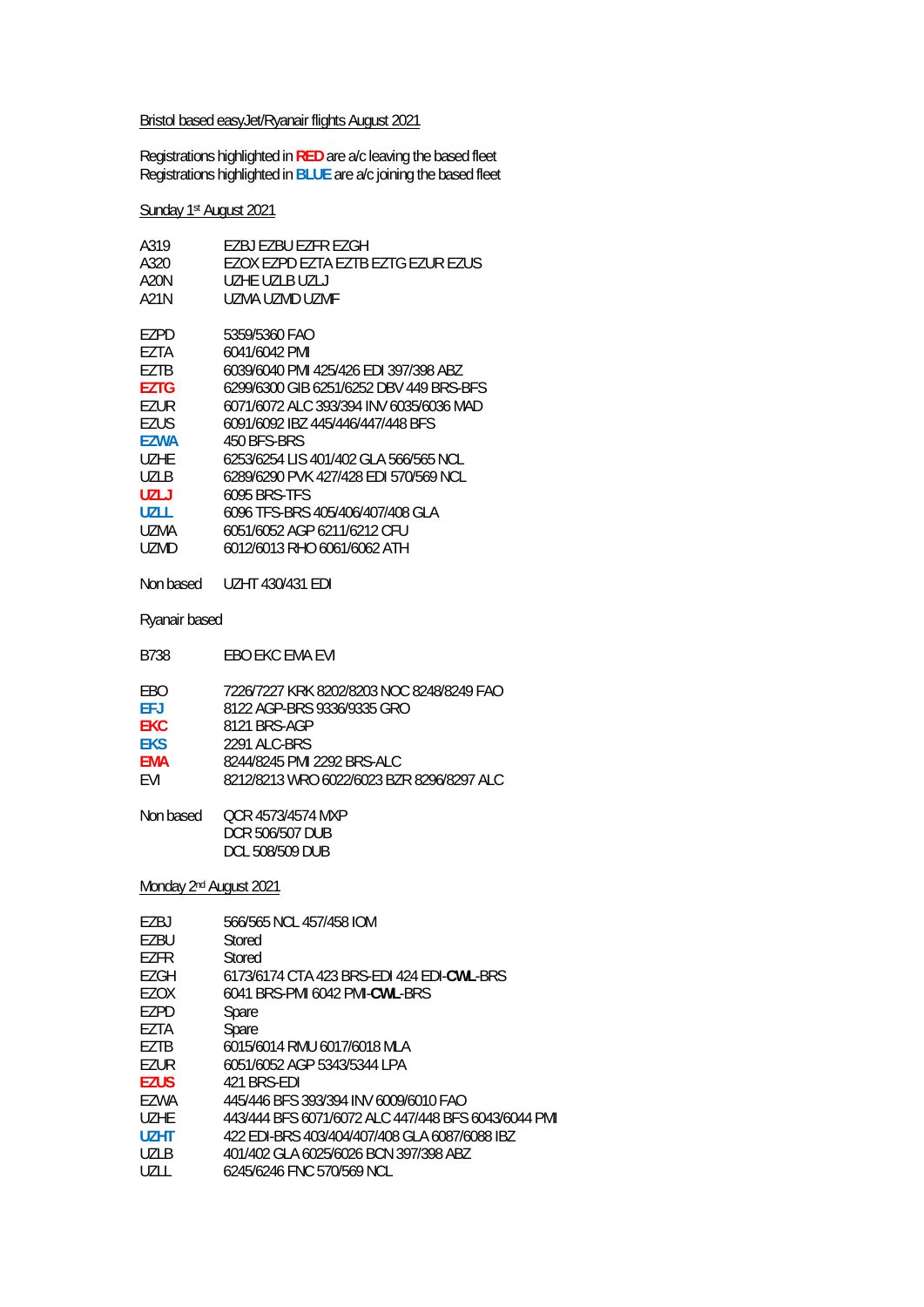| UZMA        | 6127/6128 KGS                             |
|-------------|-------------------------------------------|
| <b>UZMD</b> | 6601/6602 JTR                             |
| <b>UZMF</b> | Spare                                     |
| Non based   | EZPB 430/431 EDI                          |
| <b>FRO</b>  | 4135/4136 WMI 8248/8249 FAO               |
| FFJ         | 7226/7227 KRK 6026/6027 EGC 8296/8297 ALC |
| <b>FKS</b>  | 4757/4758 LPA 8264/8265 IBZ               |

- EVI 4440/4441 VLC 6022/6023 BZR 8244/8245 PMI
- Non based ENJ 2291/2292 ALC EML 8122/8121 AGP EKF 506 DUB-**LTN** 52 LTN-BRS 507 BRS-DUB

#### Tuesday 3rd August 2021

| EZBJ        | 421/422 EDI 393/394 INV 427/428 EDI 6147/6148 OPO         |
|-------------|-----------------------------------------------------------|
| <b>EZBU</b> | Stored                                                    |
| <b>EZFR</b> | Stored                                                    |
| EZGH        | 6269/6270 PUY                                             |
| <b>EZOX</b> | 5277/5278 AGP 570/569 NCL                                 |
| EZPD        | 401/402 GLA                                               |
| EZTA        | 6205/6206 SPU 651 BRS-JER 654/653 JER-NCL-JER 652 JER-BRS |
| <b>EZTB</b> | Spare                                                     |
| <b>EZUR</b> | 5291/5292 ALC 405/406 GLA                                 |
| <b>EZWA</b> | 443/444 BFS 6089/6090 MAH                                 |
| <b>UZHE</b> | 5371/5372 LCA                                             |
| <b>UZHT</b> | 5339/5340 ACE                                             |
| <b>UZLB</b> | 6299/6300 GIB 6041/6042 PMI                               |
| <b>UZLL</b> | 6095/6096 TFS 447/448 BFS                                 |
| UZMA        | 6039/6040 PMI 6007/6008 FAO                               |
| <b>UZMD</b> | Spare                                                     |
| <b>UZMF</b> | Spare                                                     |
| <b>EBO</b>  | 5341/5342 OTP 3385/3386 LIG                               |
| <b>EFJ</b>  | 8234 BRS-PMI                                              |
| <b>EKH</b>  | 8235 PMI-BRS 8206/8207 BUD                                |
| <b>EKS</b>  | 4753/4754 TFS                                             |
| <b>EVI</b>  | 4755/4756 ACE 8248/8249 FAO                               |
| Non based   | RKM 8217/8216 POZ                                         |
|             | GJT 8122/8121 AGP                                         |
|             | VUE 8263/8262 BGY                                         |
|             | DPF 8245/8244 PMI                                         |
|             | DPG 506/507 DUB                                           |
|             | EGB 8297/8296 ALC                                         |
|             | RKR 8682/8681 KUN                                         |
|             | RSX 4136/4135 WMI                                         |
|             | Wednesday 4th August 2021                                 |
| EZBJ        | Spare                                                     |
| EZBU        | Stored                                                    |
| EZFR        | Stored                                                    |
| <b>EZGH</b> | 393/394 INV                                               |
| EZOX        | 6211/6212 CFU 405/406 GLA 6045/6046 PMI                   |
|             |                                                           |

- EZPD Spare<br>EZTA 5387/5
- EZTA 5387/5388 EFL<br>EZTB 443/444 BFS 60 443/444 BFS 6071/6072 ALC 6009/6010 FAO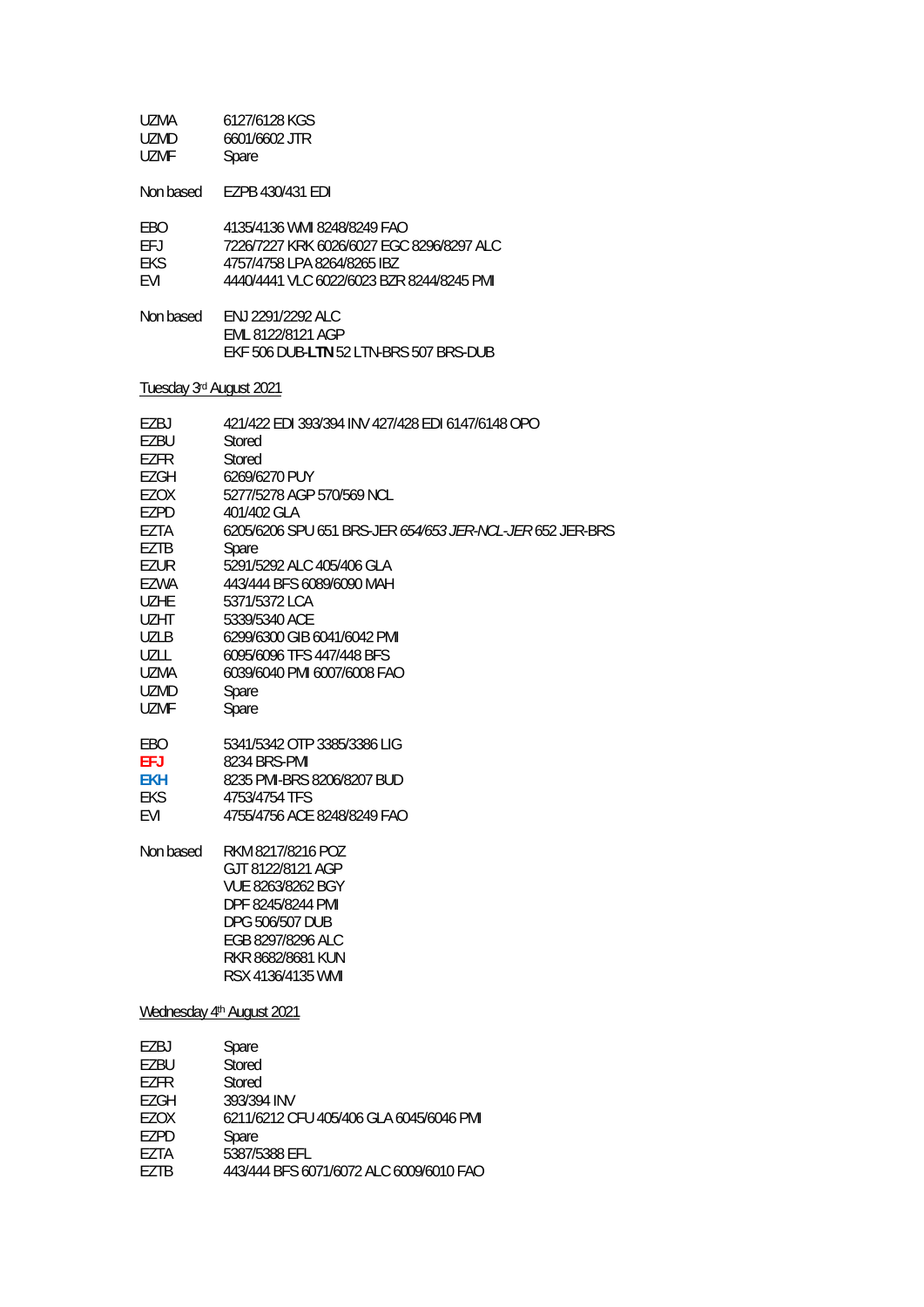| 6053/6056 AGP 427/428 EDI 570/569 NCL                                                                                                                |
|------------------------------------------------------------------------------------------------------------------------------------------------------|
| Spare                                                                                                                                                |
| 401/402 GLA 6087/6088 IBZ 397/398 ABZ                                                                                                                |
| 421/422 FDI 5333/5334 FUF                                                                                                                            |
| 6012/6013 RHO 449/450 BES                                                                                                                            |
| 6251/6252 DBV 6261/6262 PFO                                                                                                                          |
| 6039/6040 PMI 6287/6288 HER                                                                                                                          |
| 6129/6130 ZTH                                                                                                                                        |
| Spare                                                                                                                                                |
| 8212/8213 WRO 9336/9335 GRO 8296/8297 ALC<br>8254/8255 GDN 8202/8203 NOC 8264/8265 IBZ<br>8121/8122 AGP 8248/8249 FAO<br>5341/5342 OTP 7786/7787 CHO |
| DYL 8245/8244 PMI<br>EMK 2291/2292 ALC<br>DPF 506/507 DUB                                                                                            |
|                                                                                                                                                      |

Thursday 5<sup>th</sup> August 2021

| F7BJ        | 421/422 EDI 407/408 GLA                           |
|-------------|---------------------------------------------------|
| EZBU        | Stored                                            |
| EZFR        | Stored                                            |
| EZGH        | Spare                                             |
| EZOX        | 443/444 BFS 5291/5292 ALC                         |
| EZPD        | 6205/6206 SPU 568/567 NCL 447/448 BFS 570/569 NCL |
| EZTA        | Spare                                             |
| EZTB        | 6299/6300 GIB 393/394 INV                         |
| EZUR        | 5359/5360 FAO 405/406 GLA 449/450 BFS             |
| EZWA        | 401/402 GLA 6041/6042 PMI                         |
| <b>UZHE</b> | 6245/6246 FNC 427/428/429/432 EDI                 |
| UZHT        | 6015/6014 RMU 5277/5278 AGP                       |
| UZLB        |                                                   |
| UZLL.       | 5319/5320 TFS                                     |
| UZMA        | 6089/6090 MAH                                     |
| <b>UZMD</b> | Spare                                             |
| UZMF        | Spare                                             |
|             |                                                   |
| Non based   | UZHH 430/431 EDI                                  |

| FBO.       | 4755/4756 ACF 8244/8245 PML |
|------------|-----------------------------|
| FKH.       | 8681/8682 KUN 8121/8122 AGP |
| FKS.       | 8248/8249 FAO 8296/8297 ALC |
| <b>FVI</b> | 4753/4754 TFS 7226/7227 KRK |

Non based DLW 504/505 DUB DHB 2291/2292 ALC

Friday 6th August 2021

| <b>EZBA</b> | 9005 LPL-BRS                                    |
|-------------|-------------------------------------------------|
| EZBJ        | 421/422 EDI 449/450 BFS                         |
| F7BU        | Stored                                          |
| F7FR        | Stored                                          |
| F7GH        | 5433/5434 PSA 457/458 IOM 6029/6030 BCN         |
| F7OX        | 6253/6254 LIS 568/567 NCL 397/398 ABZ           |
| F7PD        | Spare                                           |
| F7TA        | 6071/6072 ALC 425/426/429/432 EDI               |
| F7TR        | 443/444 BFS 403/406 GLA 447/448 BFS 570/569 NCL |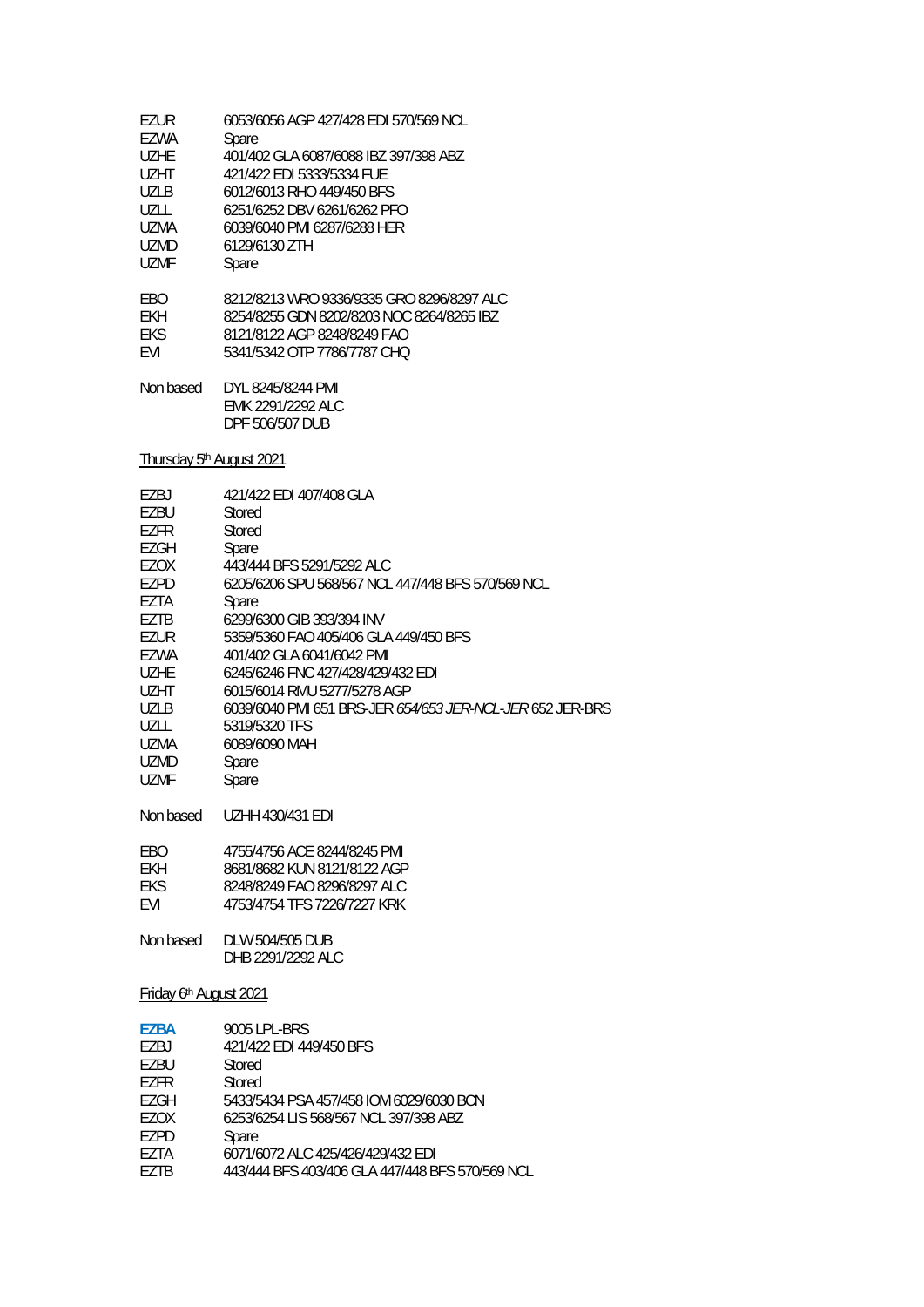| EZUR              | 6051/6052 AGP 393/394 INV 409/410 GLA     |
|-------------------|-------------------------------------------|
| EZWA              | 6095/6096 TFS 6035/6036 MAD               |
| UZHE              | 5305/5306 KGS                             |
| U <sub>7</sub> HT | 5429/5430 FCO                             |
| UZLB              | 6017/6018 MLA 407/408 GLA 6043/6044 PMI   |
| UZLL              | 5355/5356 CFU                             |
| <b>UZMA</b>       | 6039 BRS-PMI                              |
| <b>UZMB</b>       | 6040 PMI-BRS 6605/6606 JMK                |
| UZMD              | 6009/6010 FAO                             |
| <b>UZMF</b>       | Spare                                     |
| Non based         | EZUS 430/431 EDI                          |
| EBO               | 8264/8265 IBZ 6026/6027 EGC 8248/8249 FAO |
| FKH               | 4440/4441 VLC 6022/6023 BZR 8244/8245 PML |
| EKS               | 2292/2291 ALC 8234/8235 PML               |
| EVI               | 4757/4758 LPA 8296/8297 ALC               |
| Non based         | <b>ENC 504/505 DUB</b>                    |
|                   |                                           |

 RKP 7227/7226 KRK DWM 8122/8121 AGP DAM 508/509 DUB

RSL 4136/4135 WMI

# Saturday 7<sup>th</sup> August 2021

| EZBA<br>EZBJ<br>EZBU<br>EZFR<br>EZGH<br><b>EZOX</b><br>EZPD<br><b>EZTA</b><br>EZTB<br>EZUR<br>EZWA<br><b>UZHE</b><br><b>UZHT</b><br><b>UZLB</b><br><b>UZLL</b><br><b>UZMB</b> | Stored<br>5277/5278 AGP<br>6007/6008 FAO<br>Stored<br>421/422 EDI 6269/6270 PUY 6147/6148 OPO<br>6071/6072 ALC 6129/6130 ZTH<br>6053/6056 AGP 6087/6088 IBZ<br>9007 BRS-LPL<br>6015/6014 RMU 6041/6042 PMI<br>443/444 BFS 6177/6178 OLB 6231/6232 NAP<br>6111/6112 NCE 6133/6134 EFL<br>6287/6288 HER 6089/6090 MAH<br>6261/6262 PFO<br>651 BRS-JER 654/653 JER-NCL-JER 652 JER-BRS 6195/6196 LPA<br>6263/6264 LCA 6045/6046 PMI<br>6193/6194 ACE |
|-------------------------------------------------------------------------------------------------------------------------------------------------------------------------------|---------------------------------------------------------------------------------------------------------------------------------------------------------------------------------------------------------------------------------------------------------------------------------------------------------------------------------------------------------------------------------------------------------------------------------------------------|
| <b>UZMD</b>                                                                                                                                                                   | 9004 BRS-LGW                                                                                                                                                                                                                                                                                                                                                                                                                                      |
| <b>UZMF</b>                                                                                                                                                                   | 6205/6206 SPU 6065/6066 FUE                                                                                                                                                                                                                                                                                                                                                                                                                       |
| Non based                                                                                                                                                                     | EZTR 404/405 GLA                                                                                                                                                                                                                                                                                                                                                                                                                                  |
| EBO<br><b>EKH</b><br><b>EKS</b><br>EVI                                                                                                                                        | 8234/8235 PMI 8121/8122 AGP<br>8254/8255 GDN 3385/3386 LIG 8244/8245 PMI<br>7786/7787 CHO 8296/8297 ALC<br>4753/4754 TFS 4755/4756 ACE                                                                                                                                                                                                                                                                                                            |
| Non based                                                                                                                                                                     | DAN 504/505 DUB<br>RSH 8207/8206 BUD<br>ENS 8249/8248 FAO<br>RKR 8682/8681 KUN<br>OCH 8263/8262 BGY<br>RSR 8217/8216 POZ<br>OBM 5342/5341 OTP<br>DPF 508/509 DUB                                                                                                                                                                                                                                                                                  |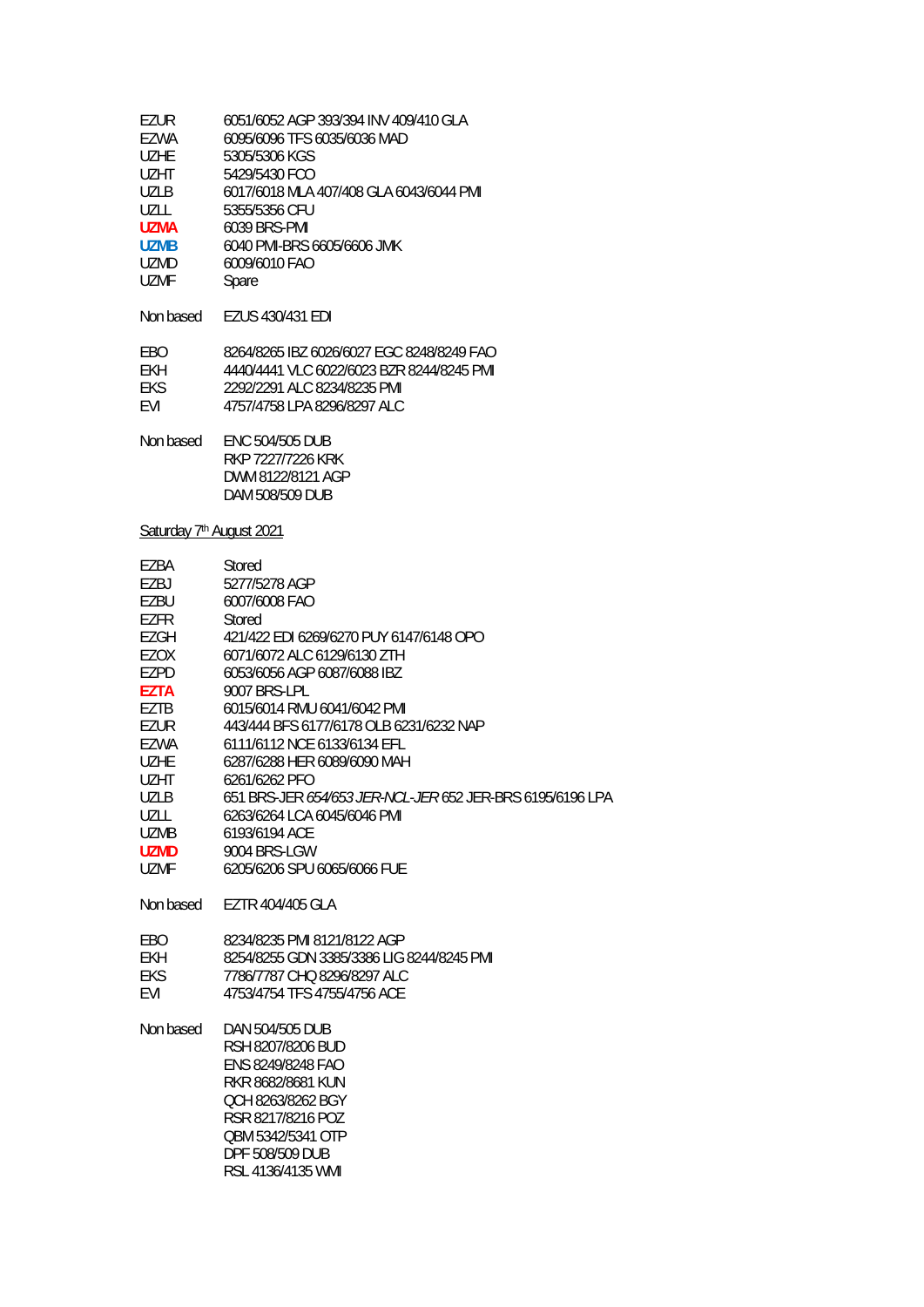# Sunday 8<sup>th</sup> August 2021

| EZBA              | Stored                                  |
|-------------------|-----------------------------------------|
| EZBJ              | 5359/5360 FAO                           |
| FZBU              | Spare                                   |
| <b>EZBW</b>       | 9002 LPL-BRS                            |
| EZFR              | Stored                                  |
| EZGH              | 427/428 EDI 570/569 NCL                 |
| EZOX              | 6253/6254 LIS 401/402 GLA 566/565 NCL   |
| EZPD              | 5429/5430 FCO 397/398 ABZ               |
| <b>F7TA</b>       | 9003 LPL-BRS 6041/6042 PMI              |
| EZTB              | 6091/6092 IBZ 445/446/447/448 BFS       |
| EZUR              | Spare                                   |
| EZWA              | 6039/6040 PMI 393/394 INV 6035/6036 MAD |
| UZHF              | 6289/6290 PVK                           |
| U <sub>7</sub> HT | 6071/6072 ALC 425/426 EDI               |
| UZLB              | 6299/6300 GIB 6251/6252 DBV 449/450 BFS |
| UZLL              | 6095/6096 TFS 405/406/407/408 GLA       |
| UZMB              | 6051/6052 AGP 6211/6212 CFU             |
| UZMF              | 6012/6013 RHO 6061/6062 ATH             |
| Non based         | EZTD 430/431 EDI                        |
| EBO               | 8121/8122 AGP 9336/9335 GRO             |

| ERO.       | 8121/8122 AGP 9336/9335 GRU               |
|------------|-------------------------------------------|
| FKH.       | 7226/7227 KRK 8202/8203 NOC 8248/8249 FAO |
| FKS.       | 8212/8213 WRO 6022/6023 BZR 8296/8297 ALC |
| <b>FVI</b> | 8244/8245 PMI 2292/2291 ALC               |
|            |                                           |

Non based QCR 4573/4574 MXP DLG 506/507 DUB DYV 508/509 DUB

Monday 9<sup>th</sup> August 2021

| Stored                                              |
|-----------------------------------------------------|
| 566/565 NCL 457/458 IOM                             |
| 6173/6174 CTA                                       |
| Stored                                              |
| Stored                                              |
| 423/424 EDI                                         |
| 403/404 GLA                                         |
| 401/402 GLA 6025/6026 BCN 407/408 GLA 6087/6088 IBZ |
| Spare                                               |
| 445/446 BES 393/394 INV 6009/6010 FAO               |
| 443/444 BFS 6071/6072 ALC 447/448 BFS 6043/6044 PML |
| 421/422 EDI 6041/6042 PMI 397/398 INV               |
| 6051/6052 AGP                                       |
| 6245/6246 FNC 570/569 NCL                           |
| 6015/6014 RMU 6017/6018 MLA                         |
| 6261/6262 PFO                                       |
| 6601/6602 JTR                                       |
| 6127/6128 KGS 6195/6196 LPA                         |
| LOT 6110/6109 NCE                                   |
| EZTD 430/431 EDI                                    |
| 7226/7227 KRK 6026/6027 EGC 8296/8297 ALC           |
| 4757/4758 LPA 8264/8265 IBZ                         |
| 4440/4441 VLC 6022/6023 BZR 8244/8245 PMI           |
|                                                     |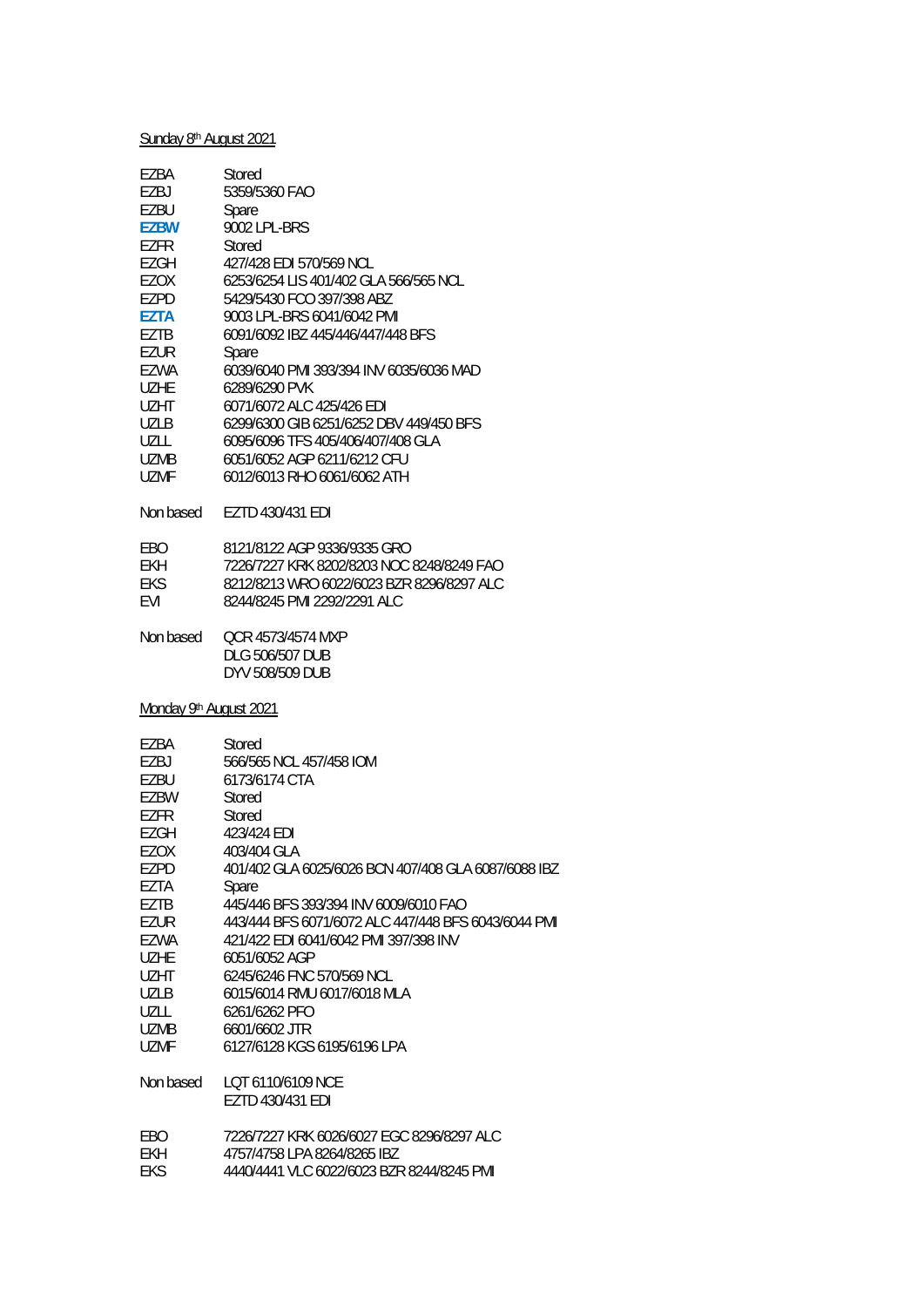EVI 4135/4136 WMI 8248/8249 FAO

| Non based | DHW 2291/2292 ALC |
|-----------|-------------------|
|           | EKP 8122/8121 AGP |
|           | DWB 506/507 DUB   |

Tuesday 10th August 2021

| EZBA        | Stored                                                                                                                                                             |
|-------------|--------------------------------------------------------------------------------------------------------------------------------------------------------------------|
| EZBJ        | Spare                                                                                                                                                              |
| EZBU        | 427/428 EDI 6147/6148 OPO                                                                                                                                          |
| EZBW        | Stored                                                                                                                                                             |
| <b>EZFR</b> | Stored                                                                                                                                                             |
| EZGH        | 421/422 EDI 393/394 INV                                                                                                                                            |
| EZOX        | 6269/6270 PUY 405/406 GLA                                                                                                                                          |
| EZPD        | 6299/6300 GIB 570/569 NCL                                                                                                                                          |
| EZTA        | 401/402 GLA                                                                                                                                                        |
| EZTB        | Spare                                                                                                                                                              |
| EZUR        | 6231/6232 NAP                                                                                                                                                      |
| <b>EZWA</b> | 443/444 BFS 6071/6072 ALC 6041/6042 PMI                                                                                                                            |
| <b>UZHE</b> | 6205/6206 SPU 651 BRS-JER 654/653 JER-NCL-JER 652 JER-BRS                                                                                                          |
| UZHT        | 6193/6194 ACE                                                                                                                                                      |
| <b>UZLB</b> | 6051/6052 AGP 6089/6090 MAH                                                                                                                                        |
| UZLL        | 6095/6096 TFS 447/448 BFS                                                                                                                                          |
| <b>UZMB</b> | 6039/6040 PMI 6007/6008 FAO                                                                                                                                        |
| <b>UZMF</b> | 6263/6264 LCA                                                                                                                                                      |
| EBO         | 4753/4754 TFS                                                                                                                                                      |
| <b>EBX</b>  | 8235 PMI-BRS 8206/8207 BUD                                                                                                                                         |
| <b>EKH</b>  | 4755/4756 ACE 8248/8249 FAO                                                                                                                                        |
| <b>EKS</b>  | 8234 BRS-PMI                                                                                                                                                       |
| EVI         | 5341/5342 OTP 3885/3886 LIG                                                                                                                                        |
| Non based   | RKG 8217/8216 POZ<br>EBS 8122/8121 AGP<br>VUF 8263/8262 BGY<br>DWR 8245/8244 PMI<br>DYY 506/507 DUB<br>DAM 8297/8296 ALC<br>RKR 8682/8681 KUN<br>RST 4136/4135 WMI |
|             | Wednesday 11 <sup>th</sup> August 2021                                                                                                                             |
| EZBA        | Stored                                                                                                                                                             |
| EZBJ        | 6015/6014 RMU 393/394 INV 397/398 ABZ                                                                                                                              |
| EZBU        | Spare                                                                                                                                                              |
| EZBW        | Stored                                                                                                                                                             |
| EZFR        | Stored                                                                                                                                                             |
| <b>EZGH</b> | Spare                                                                                                                                                              |
| EZOX        | Spare                                                                                                                                                              |
| EZPD        | 443/444 BFS 6071/6072 ALC 6061/6062 ATH                                                                                                                            |
| EZTA        | 6065/6066 FUE 405/406 GLA 6045/6046 PMI                                                                                                                            |
| EZTB        | 6289/6290 PVK                                                                                                                                                      |
| EZUR        | 6211/6212 CFU 449/450 BFS                                                                                                                                          |
| EZWA        | 421/422 EDI 6009/6010 FAO                                                                                                                                          |
| <b>UZHE</b> | 6053/6056 AGP 427/428 EDI 570/569 NCL                                                                                                                              |
| <b>UZHT</b> | 6012/6013 RHO                                                                                                                                                      |
| <b>UZLB</b> | 401/402 GLA 6087/6088 IBZ 6133/6134 EFL                                                                                                                            |

UZLL 6251/6252 DBV 6261/6262 PFO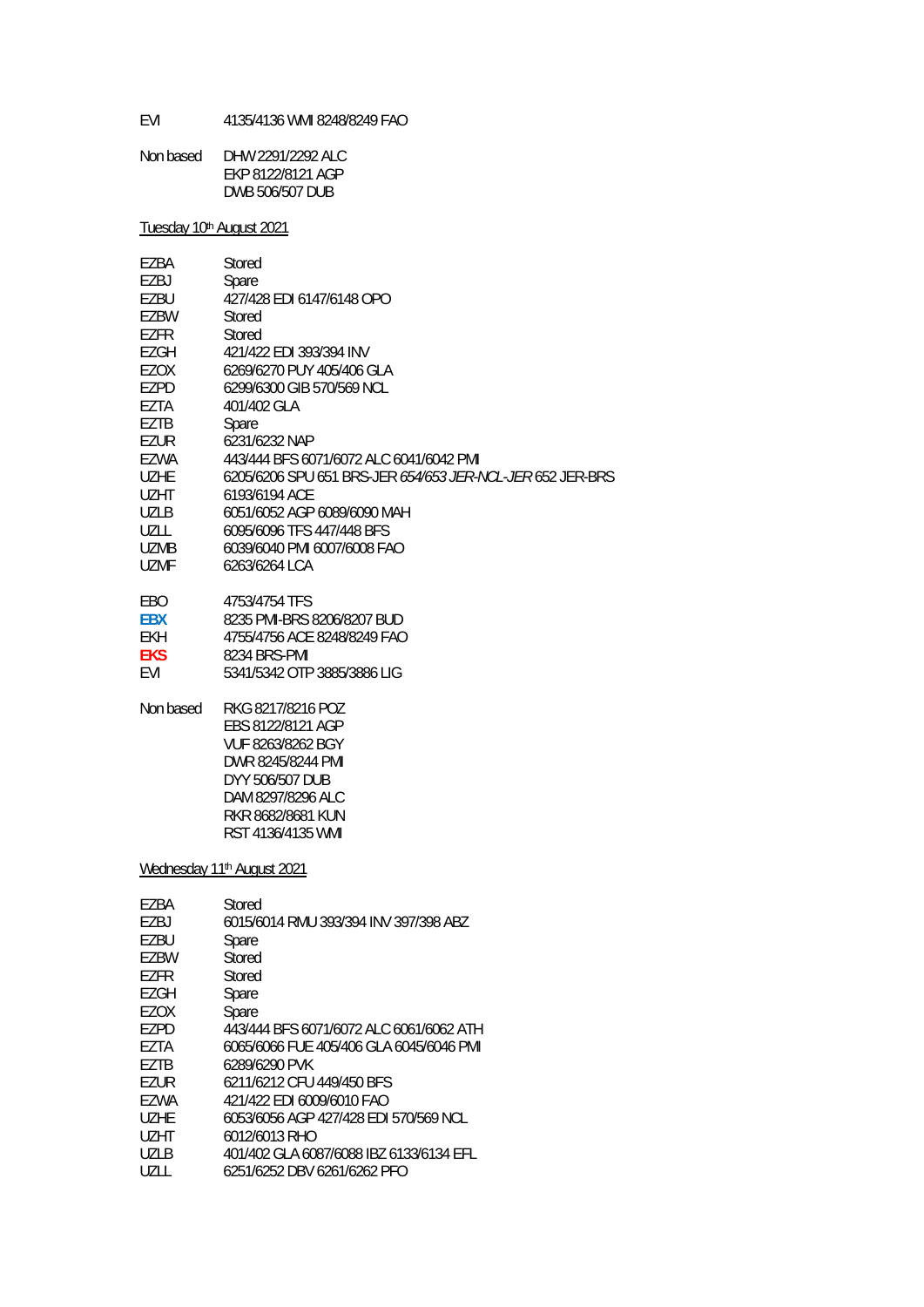| UZMB. | 6129/6130 ZTH               |
|-------|-----------------------------|
| UZMF  | 6039/6040 PMI 6287/6288 HER |

EBO 5341/5342 OTP 7786/7787 CHQ

EBX 8121/8122 AGP 8248/8249 FAO<br>EKH 8254/8255 GDN 8202/8203 NOC

EKH 8254/8255 GDN 8202/8203 NOC 8264/8265 IBZ<br>EVI 8212/8213 WRO 9336/9335 GRO 8296/8297 ALC

EVI 8212/8213 WRO 9336/9335 GRO 8296/8297 ALC

Non based EPB 8245/8244 PMI EMD 2291/2292 ALC DCN 506/507 DUB

### Thursday 12th August 2021

| EZBA                                | Stored                                                     |
|-------------------------------------|------------------------------------------------------------|
| EZBJ                                | Spare                                                      |
| <b>EZBU</b>                         | 421/422 FDI 6241/6242 BIO 6147/6148 OPO                    |
| <b>EZBW</b>                         | Stored                                                     |
| <b>EZFR</b>                         | <b>9002 BRS-LTN</b>                                        |
| <b>EZGH</b>                         | 407/408 GLA                                                |
| EZOX                                | 6015/6014 RMU 405/406 GLA 449/450 BFS                      |
| <b>EZPD</b>                         | 393/394 INV                                                |
| EZTA                                | 401/402 GLA 6041/6042 PMI 6089/6090 MAH                    |
| <b>EZTB</b>                         | Spare                                                      |
| <b>EZUR</b>                         | 6205/6206 SPU 568/567 NCL 6009/6010 FAO                    |
| <b>EZUW</b>                         | 9001 LTN-BRS                                               |
| <b>EZWA</b>                         | Spare                                                      |
| <b>UZHE</b>                         | 443/444 BFS 6071/6072 ALC                                  |
| UZHT                                | 6039/6040 PMI 651 BRS-JER 654/653 JER-NCL-JER 652 JER-BRS  |
| <b>UZLB</b>                         | 6245/6246 FNC 427/428/429/432 EDI                          |
| UZLL                                | 6299/6300 GIB 447/448 BFS 570/569 NCL                      |
| <b>UZMB</b>                         | 6095/6096 TFS                                              |
| <b>UZMF</b>                         | 6051/6052 AGP                                              |
| Non based                           | <b>UZHH 430/431 EDI</b>                                    |
|                                     | 4753/4754 TFS 7226/7227 KRK                                |
| EBO                                 |                                                            |
| EBX<br>EKH                          | 8681/8682 KUN 8121/8122 AGP<br>8248/8249 FAO 8296/8297 ALC |
| EVI                                 | 4755/4756 ACE 8244/8245 PMI                                |
|                                     |                                                            |
| Non based                           | DYV 504/505 DUB                                            |
|                                     | EBI 2292/2291 ALC                                          |
|                                     |                                                            |
| Friday 13 <sup>th</sup> August 2021 |                                                            |
| EZBA                                | Stored                                                     |
| EZBJ.                               | 421/422 EDI 457/458 IOM 6029/6030 BCN                      |
| <b>EZBO</b>                         | 9001 LPL-BRS                                               |
| EZBU                                | Spare                                                      |
| <b>EZBW</b>                         | Stored                                                     |
| <b>EZGH</b>                         | 6189/6190 PSA 409/410 GLA                                  |
| <b>EZOX</b>                         | Spare                                                      |
| <b>EZPD</b>                         | 425/426/429/432 EDI                                        |
| <b>EZTA</b>                         | Spare                                                      |
| <b>EZTB</b>                         | 6051/6052 AGP 393/394 INV 449/450 BFS                      |
|                                     |                                                            |

EZUR Spare<br>EZUW 403/40

EZUW 403/406 GLA 447/448 BFS 570/569 NCL<br>EZWA 443/444 BFS 6211/6212 CFU

EZWA 443/444 BFS 6211/6212 CFU<br>UZHE 6071/6072 ALC 407/408 GLA

UZHE 6071/6072 ALC 407/408 GLA 6043/6044 PMI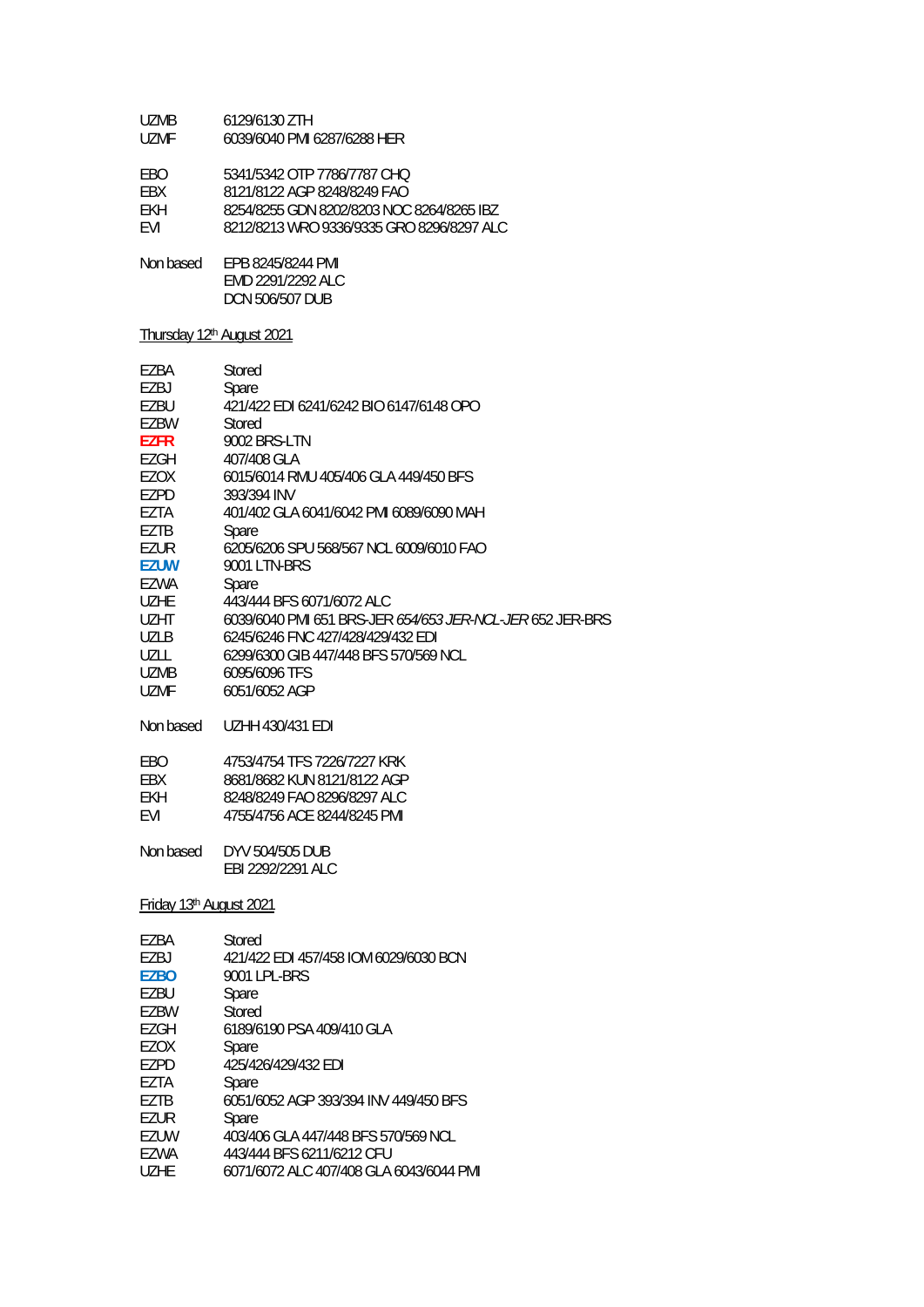| UZHT. | 6095/6096 TFS 6035/6036 MAD |
|-------|-----------------------------|
| U71 B | 6017/6018 MLA 397/398 INV   |
| UZLL  | 6253/6254 LIS 568/567 NCL   |
| UZMB  | 6039/6040 PMI 6605/6606 JMK |
| UZMF  | 6127/6128 KGS 6009/6010 FAO |
|       |                             |

Non based EZTG 430/431 EDI

| FRO.       | 4757/4758 I PA 8296/8297 ALC              |
|------------|-------------------------------------------|
| <b>FRX</b> | 2292/2291 ALC 8234/8235 PML               |
| FKH        | 4440/4441 VLC 6022/6023 BZR 8244/8245 PML |
| <b>FVI</b> | 8264/8265 IBZ 6026/6027 FGC 8248/8249 FAO |

Non based DHP 504/505 DUB RKK 7227/7226 KRK DWM 8122/8121 AGP DPI 508/509 DUB

Saturday 14th August 2021

| EZBA        | Stored                                                    |
|-------------|-----------------------------------------------------------|
| F7BJ        | 421/422 EDI 6269/6270 PUY 6147/6148 OPO                   |
| EZBO        | Stored                                                    |
| <b>EZBU</b> | 6007/6008 FAO                                             |
| EZBW        | Stored                                                    |
| EZGH        | Spare                                                     |
| EZOX        | 6129/6130 ZTH                                             |
| EZPD        | 651 BRS-JER 654/653 JER-NCL-JER 652 JER-BRS 6195/6196 LPA |
| EZTA        | 443/444 BFS 6177/6178 OLB 6231/6232 NAP                   |
| EZTB        | 405/404 GLA 6041/6042 PMI                                 |
| EZUR        | 6015/6014 RMU 6053/6056 AGP 6087/6088 IBZ                 |
| EZUW        | Spare                                                     |
| EZWA        | Spare                                                     |
| <b>UZHE</b> | 6071/6072 ALC 6261/6262 PFO                               |
| <b>UZHT</b> | 6111/6112 NCE 6133/6134 EFL                               |
| <b>UZLB</b> | 6287/6288 HER 6089/6090 MAH                               |
| UZLL        | 6263/6264 LCA 6045/6046 PMI                               |
| <b>UZMB</b> | 6193/6194 ACE                                             |
| <b>UZMF</b> | 6205/6206 SPU 6065/6066 FUE                               |
|             |                                                           |
| EBO         | 8234/8235 PMI 7786/7787 CHO                               |
| EBX         | 4755/4756 ACE 8296/8297 ALC                               |
| EKH         | 4753/4754 TFS 8121/8122 AGP                               |
| EVI         | 8254/8255 GDN 3385/3386 LIG 8244/8245 PMI                 |
| Non based   | EGD 504/505 DUB                                           |
|             | RSH 8207/8206 BUD                                         |
|             | <b>ENS 8249/8248 FAO</b>                                  |
|             | RKI 8682/8681 KUN                                         |
|             | QAB 8263/8262 BGY                                         |
|             | RKG 8217/8216 POZ                                         |
|             | QAV 5342/5341 OTP                                         |
|             | <b>DCJ 508/509 DUB</b>                                    |
|             | RSC 4136/4135 WMI                                         |
|             |                                                           |

Sunday 15th August 2021

| F7BA  | Stored                                |
|-------|---------------------------------------|
| F7R I | 6241/6242 BIO 427/428 EDI 570/569 NCL |
| F7RO. | Stored                                |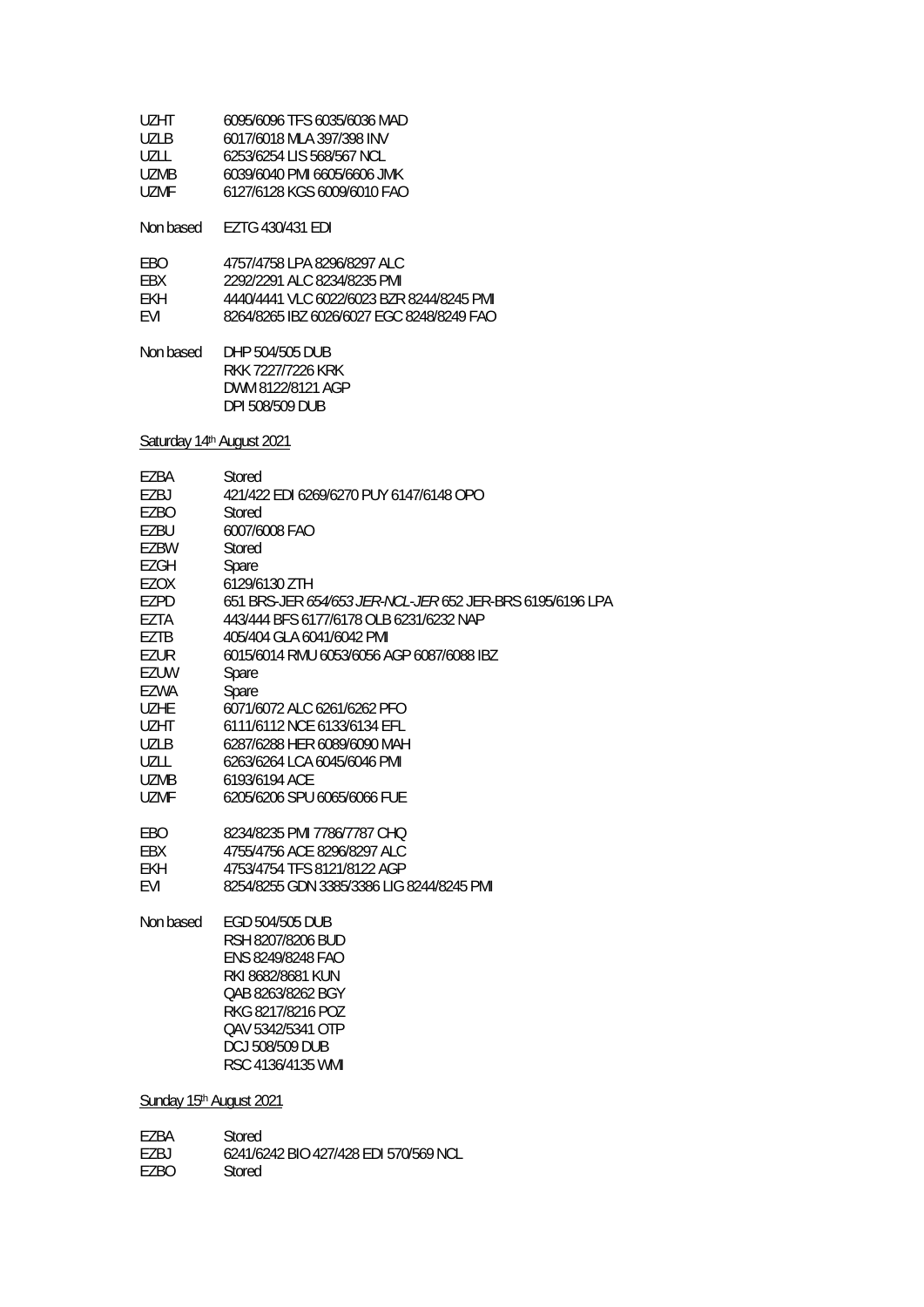| EZBU                    | Spare                                                          |
|-------------------------|----------------------------------------------------------------|
| EZBW                    | Stored                                                         |
| <b>EZGH</b>             | 6015/6014 RMU                                                  |
| EZOX                    | 6299/6300 GIB                                                  |
| EZPD                    | 6071/6072 ALC 393/394 INV 6035/6036 MAD                        |
| <b>EZTA</b>             | 6251/6252 DBV 449/450 BFS                                      |
| EZTB                    | Spare                                                          |
| <b>EZUR</b>             | 6289/6290 PVK 566/565 NCL 6009/6010 FAO                        |
| <b>EZUW</b>             | 6039/6040 PMI 425/426 EDI                                      |
| EZWA                    | 6205/6206 SPU 445/446/447/448 BFS                              |
| <b>UZHE</b>             | Spare                                                          |
| <b>UZHT</b>             | 6253/6254 LIS 401/402 GLA 397/398 ABZ                          |
| <b>UZLB</b>             | 6091/6092 IBZ 6041/6042 PMI                                    |
| UZLL                    | 6095/6096 TFS 405/406/407/408 GLA                              |
| <b>UZMB</b>             | 6012/6013 RHO 6061/6062 ATH                                    |
| <b>UZMF</b>             | 6051/6052 AGP 6211/6212 CFU                                    |
| Non based               | EZOP 430/431 EDI                                               |
| EBO                     | 8121/8122 AGP 9336/9335 GRO                                    |
| EBX                     | 8212/8213 WRO 6022/6023 BZR 8296/8297 ALC                      |
| EKH                     | 7226/7227 KRK 8202/8203 NOC 8248/8249 FAO                      |
| EVI                     | 8244/8245 PMI 2292/2291 ALC                                    |
| Non based               | QEO 4573/4574 MXP<br>DPL 506/507 DUB<br><b>DCL 508/509 DUB</b> |
| Monday 16th August 2021 |                                                                |
| EZBA                    | Stored                                                         |
| EZBJ                    | 566/565 NCL 457/458 IOM                                        |
| <b>EZBO</b>             | Stored                                                         |
| EZBU                    | 6173/6174 CTA 423/424 EDI                                      |
| EZBW                    | Stored                                                         |
| <b>EZGH</b>             | Spare                                                          |
| EZOX                    | Spare                                                          |
| <b>EZPD</b>             | 445/446 BFS 393/394 INV 6009/6010 FAO                          |
| EZTA                    | 6015/6014 RMU 6017/6018 MLA                                    |
| EZTB                    | 421/422 EDI 6041/6042 PMI 397/398 ABZ                          |
| EZUR                    | 401/402 GLA 6025/6026 BCN 407/408 GLA 6087/6088 IBZ            |
| EZUW                    | 403/404 GLA                                                    |
| EZWA                    | 6601/6602 JTR                                                  |
| <b>UZHE</b>             | 6051/6052 AGP                                                  |
| UZHT                    | 6261/6262 PFO                                                  |
| UZLB                    | 6245/6246 FNC 447/448 BFS 6043/6044 PMI                        |
| UZLL                    | 443/444 BFS 6071/6072 ALC                                      |
| <b>UZMB</b>             | 6127/6128 KGS 6195/6196 LPA                                    |
| UZMF                    | 570/569 NCL                                                    |
| Non based               | LKK 6110/6109 NCE<br>EZTD 430/431 EDI                          |
| EBO                     | 7226/7227 KRK 6026/6027 EGC 8296/8297 ALC                      |
| EBX                     | 4135/4136 WMI 8248/8249 FAO                                    |
| EKH                     | 4440/4441 VLC 6022/6023 BZR 8244/8245 PMI                      |
| EVI                     | 4757/4758 LPA 8264/8265 IBZ                                    |
| Non based               | DWR 2291/2292 ALC<br>ENX 8122/8121 AGP                         |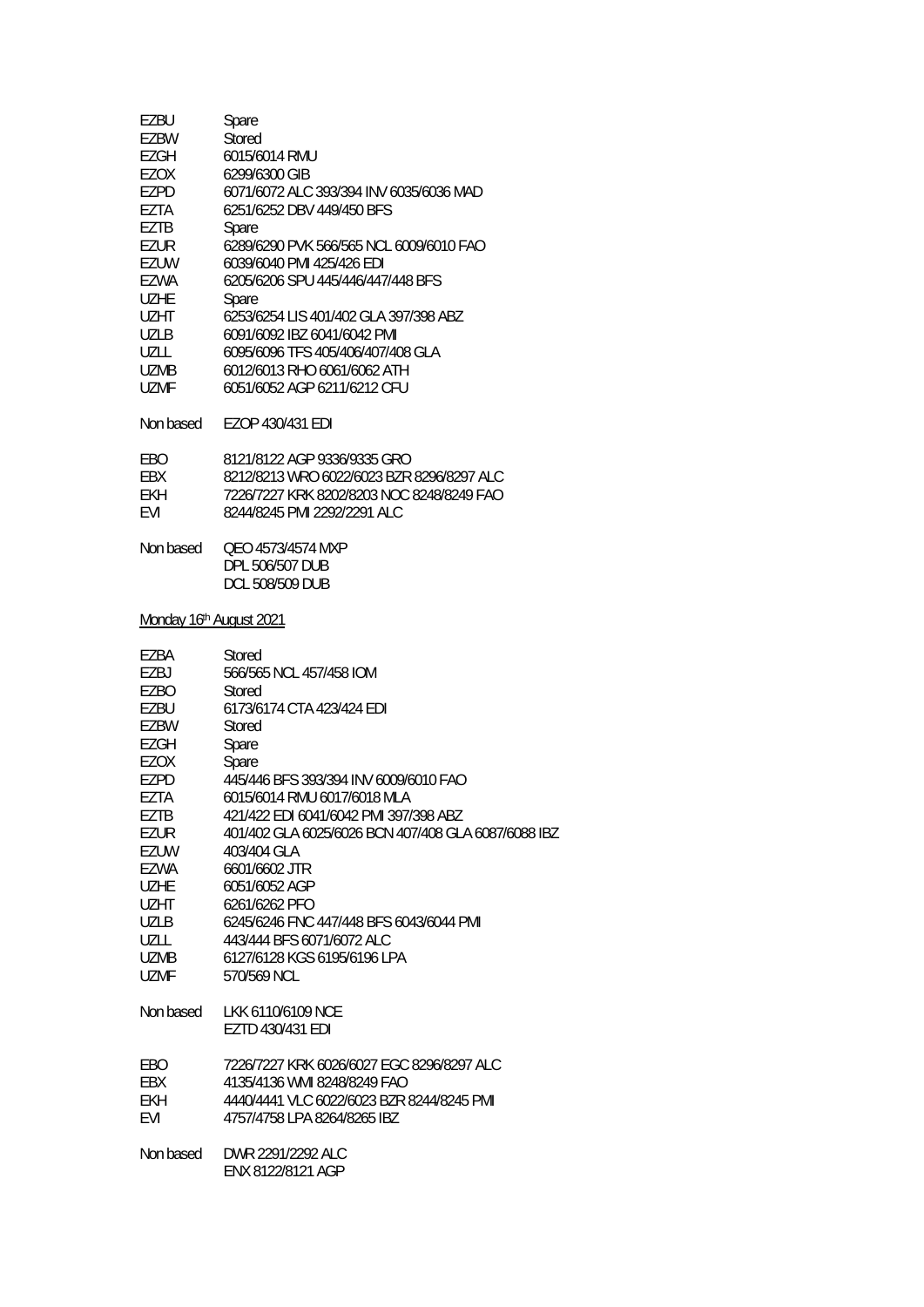# DPI 506/507 DUB

Tuesday 17<sup>th</sup> August 2021

| EZBA        | Stored                                                                                                                                                             |
|-------------|--------------------------------------------------------------------------------------------------------------------------------------------------------------------|
| EZBJ        | Spare                                                                                                                                                              |
| EZBO        | Stored                                                                                                                                                             |
| EZBU        | 6189/6190 PSA                                                                                                                                                      |
| EZBW        | Stored                                                                                                                                                             |
| EZGH        | 421/422 EDI 393/394 INV 427/428 EDI 6147/6148 OPO                                                                                                                  |
| EZOX        | 6193/6194 ACE                                                                                                                                                      |
| EZPD        | 6095/6096 TFS 447/448 BFS                                                                                                                                          |
| EZTA        | 6299/6300 GIB                                                                                                                                                      |
| EZTB        | 401/402 GLA 6089/6090 MAH 570/569 NCL                                                                                                                              |
| EZUR        | 443/444 BFS 6071/6072 ALC 6041/6042 PMI                                                                                                                            |
| <b>EZUW</b> | Spare                                                                                                                                                              |
| EZWA        | 6205/6206 SPU 651 BRS-JER 654/653 JER-NCL-JER 652 JER-BRS                                                                                                          |
| <b>UZHE</b> | 6231/6232 NAP                                                                                                                                                      |
| <b>UZHT</b> | 6051/6052 AGP 405/406 GLA                                                                                                                                          |
| <b>UZLB</b> | Spare                                                                                                                                                              |
| <b>UZLL</b> | 6269/6270 PUY                                                                                                                                                      |
| <b>UZMB</b> | 6039/6040 PMI 6007/6008 FAO                                                                                                                                        |
| <b>UZMF</b> | 6263/6264 LCA                                                                                                                                                      |
| EBO         | 4753/4754 TFS                                                                                                                                                      |
| <b>EBX</b>  | 4755 BRS-ACE                                                                                                                                                       |
| <b>EKH</b>  | 5341/5342 OTP 3385/3386 LIG                                                                                                                                        |
| <b>EMC</b>  | 4756 ACE-BRS 8248/8249 FAO                                                                                                                                         |
| EVI         | 8234/8235 PMI 8206/8207 BUD                                                                                                                                        |
| Non based   | RSQ 8217/8216 POZ<br>ENX 8122/8121 AGP<br>VUF 8263/8262 BGY<br>DWE 8245/8244 PMI<br>DYV 506/507 DUB<br>DPP 8297/8296 ALC<br>RKR 8682/8681 KUN<br>RSC 4136/4135 WMI |
|             | Wednesday 18th August 2021                                                                                                                                         |
| EZBA        | Stored                                                                                                                                                             |
| EZBJ        | 6015/6014 RMU                                                                                                                                                      |
| EZBO        | Stored                                                                                                                                                             |
| EZBU        | Spare                                                                                                                                                              |
| EZBW        | Stored                                                                                                                                                             |
| <b>EZGH</b> | 393/394 INV                                                                                                                                                        |
| EZOX        | 401/402 GLA 6087/6088 IBZ 6133/6134 EFL                                                                                                                            |
| EZPD        | 6012/6013 RHO 397/398 ABZ                                                                                                                                          |
| EZTA        | Spare                                                                                                                                                              |
| EZTB        | 6211/6212 CFU 449/450 BFS                                                                                                                                          |
| <b>EZUR</b> | 6251/6252 DBV 6261/6262 PFO                                                                                                                                        |
| <b>EZUW</b> | 6053/6056 AGP 427/428 EDI 570/569 NCL                                                                                                                              |
| EZWA        | Spare                                                                                                                                                              |
| <b>UZHE</b> | 443/444 BFS 6071/6072 ALC 6061/6062 ATH                                                                                                                            |
| <b>UZHT</b> | 6065/6066 FUE 405/406 GLA 6045/6046 PMI                                                                                                                            |
| <b>UZLB</b> | 6289/6290 PVK                                                                                                                                                      |
| UZLL        | 421/422 EDI 6009/6010 FAO                                                                                                                                          |
| <b>UZMB</b> | 6129/6130 ZTH                                                                                                                                                      |
| <b>UZMF</b> | 6039/6040 PMI 6287/6288 HER                                                                                                                                        |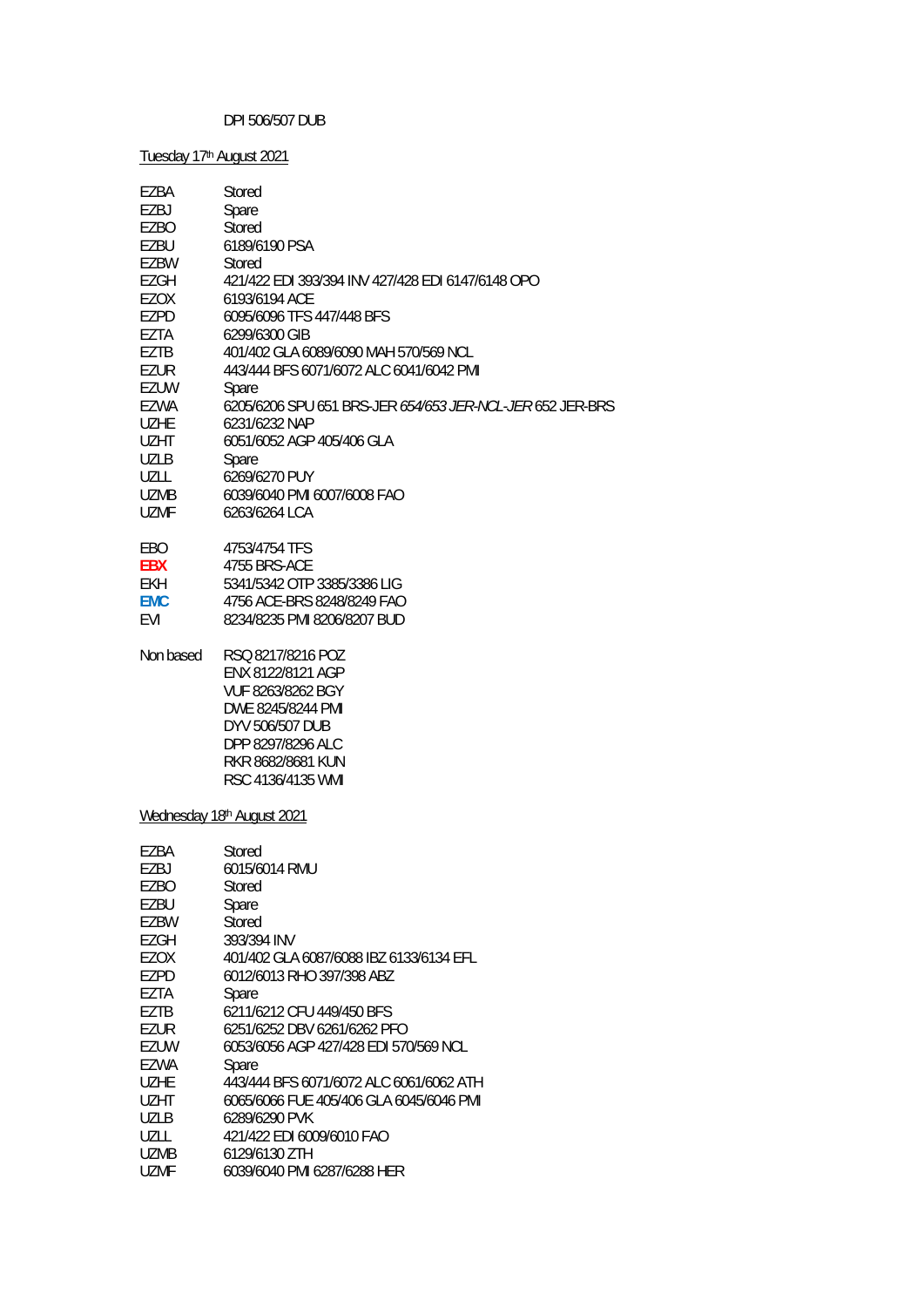| 8212/8213 WRO 9336/9335 GRO 8264/8265 IBZ<br>EBO |  |
|--------------------------------------------------|--|
|--------------------------------------------------|--|

- EKH 8254 BRS-GDN 8255 GDN-**BHX** 82 BHX-BRS 8202/8203 NOC 8296/8297 ALC
- 8121/8122 AGP 8248/8249 FAO
- EVI 5341/5342 OTP 7786/7787 CHQ
- Non based DWE 8245/8244 PMI DWO 2291/2292 ALC DCN 506/507 DUB

# Thursday 19th August 2021

| EZBA                                | Stored                                                   |
|-------------------------------------|----------------------------------------------------------|
| EZBJ                                | Spare                                                    |
| EZBO                                | Stored                                                   |
| EZBU                                | 407/408 GLA                                              |
| EZBW                                | Stored                                                   |
| <b>EZGH</b>                         | 421/422 EDI 6241/6242 BIO 6147/6148 OPO                  |
| EZOX                                | 393/394 INV                                              |
| <b>EZPD</b>                         | 6205/6206 SPU 568/567 NCL 6009/6010 FAO                  |
| EZTA                                | 443/444 BFS 6071/6072 ALC                                |
| EZTB                                | Spare                                                    |
| EZTT                                | 6040 PMI-BRS 651 BRS-JER 654/653 JER-NCL-JER 652 JER-BRS |
| <b>EZUR</b>                         | 6039 BRS-PMI                                             |
| EZUW                                | Spare                                                    |
| <b>EZWA</b>                         | 6015/6014 RMU 405/406 GLA 449/450 BFS                    |
| <b>UZHE</b>                         | 401/402 GLA 6041/6042 PMI 6089/6090 MAH                  |
| <b>UZHT</b>                         | 6245/6246 FNC 427/428/429/432 EDI                        |
| <b>UZLB</b>                         | 6299/6300 GIB 447/448 BFS 570/569 NCL                    |
| UZLL                                | Spare                                                    |
| <b>UZMB</b>                         | 6095/6096 TFS                                            |
| <b>UZMF</b>                         | 6051/6052 AGP                                            |
| Non based                           | <b>UZHH 430/431 EDI</b>                                  |
| <b>EBO</b>                          | 4755/4756 ACE 8244/8245 PMI                              |
| <b>EKH</b>                          | 8248/8249 FAO 8296/8297 ALC                              |
| <b>EMC</b>                          | 8681/8682 KUN 8121/8122 AGP                              |
| EVI                                 | 4753/4754 TFS 7226/7227 KRK                              |
| Non based                           | DLW 504/505 DUB                                          |
|                                     | DWO 2291/2292 ALC                                        |
| Friday 20 <sup>th</sup> August 2021 |                                                          |
| EZBA                                | Stored                                                   |
| EZBJ                                | 421/422/427/428 EDI 6029/6030 BCN                        |
| EZBO                                | Stored                                                   |
| EZBU                                | Spare                                                    |
| <b>EZBW</b>                         | Stored                                                   |
| EZGH                                | 6189/6190 PSA 6167/6168 AMS 409/410 GLA                  |
| EZOX                                | 6253/6254 LIS 568/567 NCL 397/398 ABZ                    |
| <b>EZPD</b>                         | Spare                                                    |
| EZTA                                | 6051/6052 AGP 393/394 INV                                |
| EZTB                                | 443/444 BFS 425/426/429/432 EDI                          |
| EZTT                                | Spare                                                    |
| EZUW                                | 6035/6036 MAD                                            |
|                                     |                                                          |

- EZWA 403/406 GLA 447//448 BFS 570/569 NCL<br>UZHE 6095/6096 TFS 449/450 BFS
- UZHE 6095/6096 TFS 449/450 BFS<br>UZHT 6017/6018 MLA 6211/6212 CH
- 6017/6018 MLA 6211/6212 CFU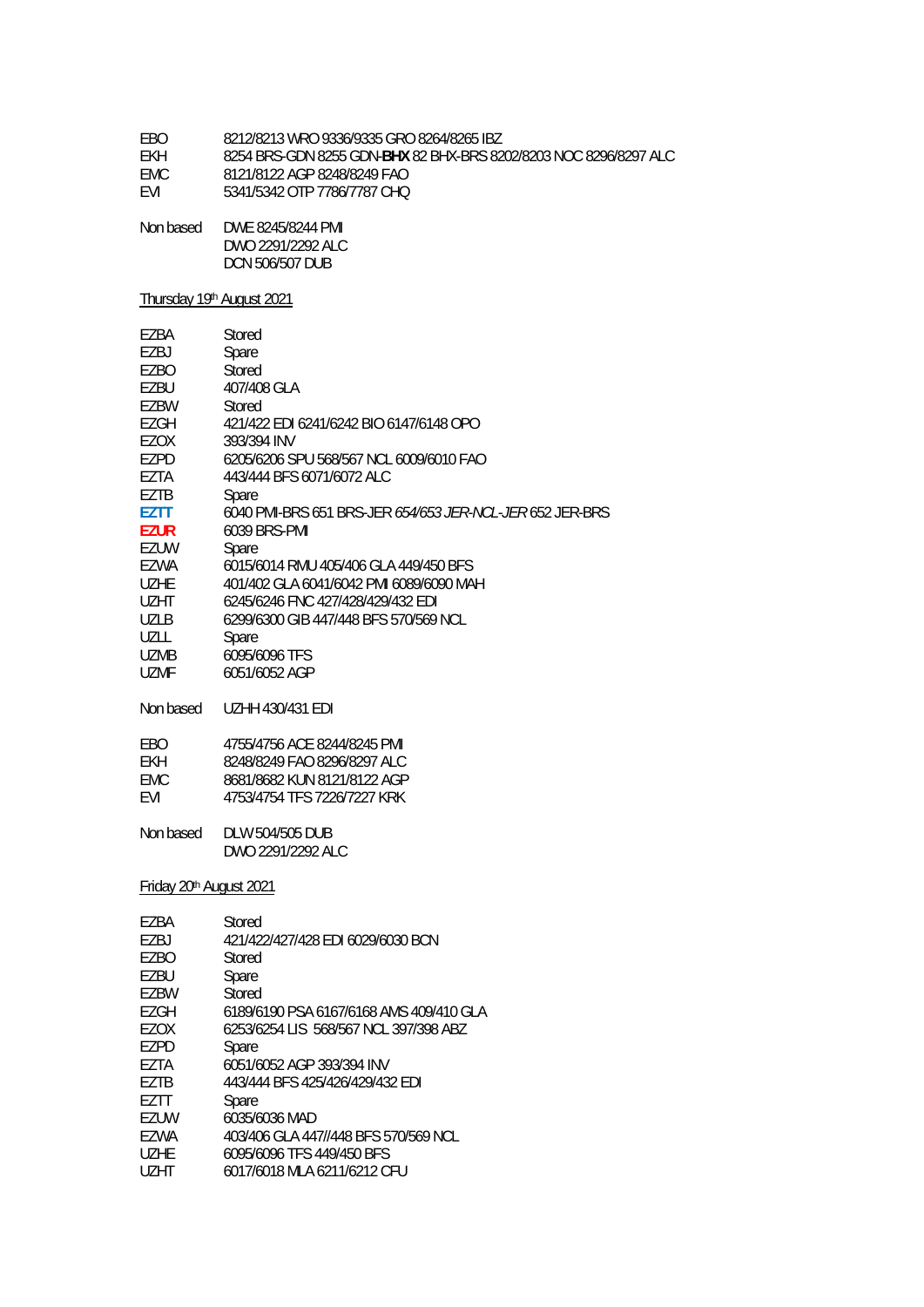| UZLB  | Spare                                   |
|-------|-----------------------------------------|
| UZLL  | 6071/6072 ALC 407/408 GLA 6043/6044 PMI |
| UZMB. | 6127/6128 KGS 6009/6010 FAO             |
| UZME. | 6039/6040 PMI 6605/6606 JMK             |

Non based EZUS 430/431 EDI

| 506 DUB-BRS 8296/8297 ALC                 |
|-------------------------------------------|
| 4440/4441 VLC 6026/6027 EGC 8248/8249 FAO |
| 8264/8265 IBZ 6022/6023 BZR 8244/8245 PML |
| 2292/2291 ALC 507 BRS-DUB                 |
| 4757/4758 LPA 8234/8235 PML               |
|                                           |

DLE 1174 OPO-MAN divert (23:06) Departed to MAN as RYR117 01:12 Saturday

Non based DYV 504/505 DUB RKD 7227/7226 KRK DCX 8122/8121 AGP EBD/EMC 506/507 DUB

Saturday 21st August 2021

| EZBA        | Stored                                                    |
|-------------|-----------------------------------------------------------|
| EZBJ        | Spare                                                     |
| EZBO        | Stored                                                    |
| EZBU        | 6007/6008 FAO                                             |
| EZBW        | Stored                                                    |
| EZGH        | 421/422 EDI 6269/6270 PUY 6089/6090 MAH                   |
| EZOX        | 6111/6112 NCE 6133/6134 EFL                               |
| EZPD        | 6287/6288 HER 6147/6148 OPO                               |
| EZTA        | Spare                                                     |
| EZTB        | 6129/6130 ZTH                                             |
| EZTT        | 443/444 BFS 6177/6178 OLB 6231/6232 NAP                   |
| EZUW        | 651 BRS-JER 654/653 JER-NCL-JER 652 JER-BRS 6195/6196 LPA |
| EZWA        | 405/404 GLA 6053/6056 AGP                                 |
| <b>UZHE</b> | Spare                                                     |
| <b>UZHT</b> | 6071/6072 ALC 6261/6262 PFO                               |
| <b>UZLB</b> | 6015/6014 RMU 6041/6042/6046/6046 PMI                     |
| UZLL        | 6263/6264 LCA 6087/6088 IBZ                               |
| UZMB        | 6205/6206 SPU 6065/6066 FUE                               |
| <b>UZMF</b> | 6193/6194 ACF                                             |
| <b>DWE</b>  | 8245 PMI-BRS                                              |
| <b>EBD</b>  | 8254/825 GDN 3385/3386 LIG 8244 BRS-PMI                   |
| EBO         | 4753/4754 TFS 7786/7787 CHQ                               |
| <b>EKH</b>  | 8234/8235 PMI 8121/8122 AGP                               |
| <b>EVI</b>  | 4755/4756 ACE 8296/8297 ALC                               |
|             |                                                           |
| Non based   | <b>DCJ 504/505 DUB</b>                                    |
|             | RKI 8207/8206 BUD                                         |
|             | DAN 8249/8248 FAO                                         |
|             | RKW 8682/8681 KUN                                         |
|             | OBX 8263/8262 BGY                                         |
|             | RKF 8217/8216 POZ                                         |
|             | QEE 5342/5341 OTP                                         |
|             | <b>EBC 508/509 DUB</b>                                    |

RSY 4136/4135 WMI

Sunday 22<sup>nd</sup> August 2021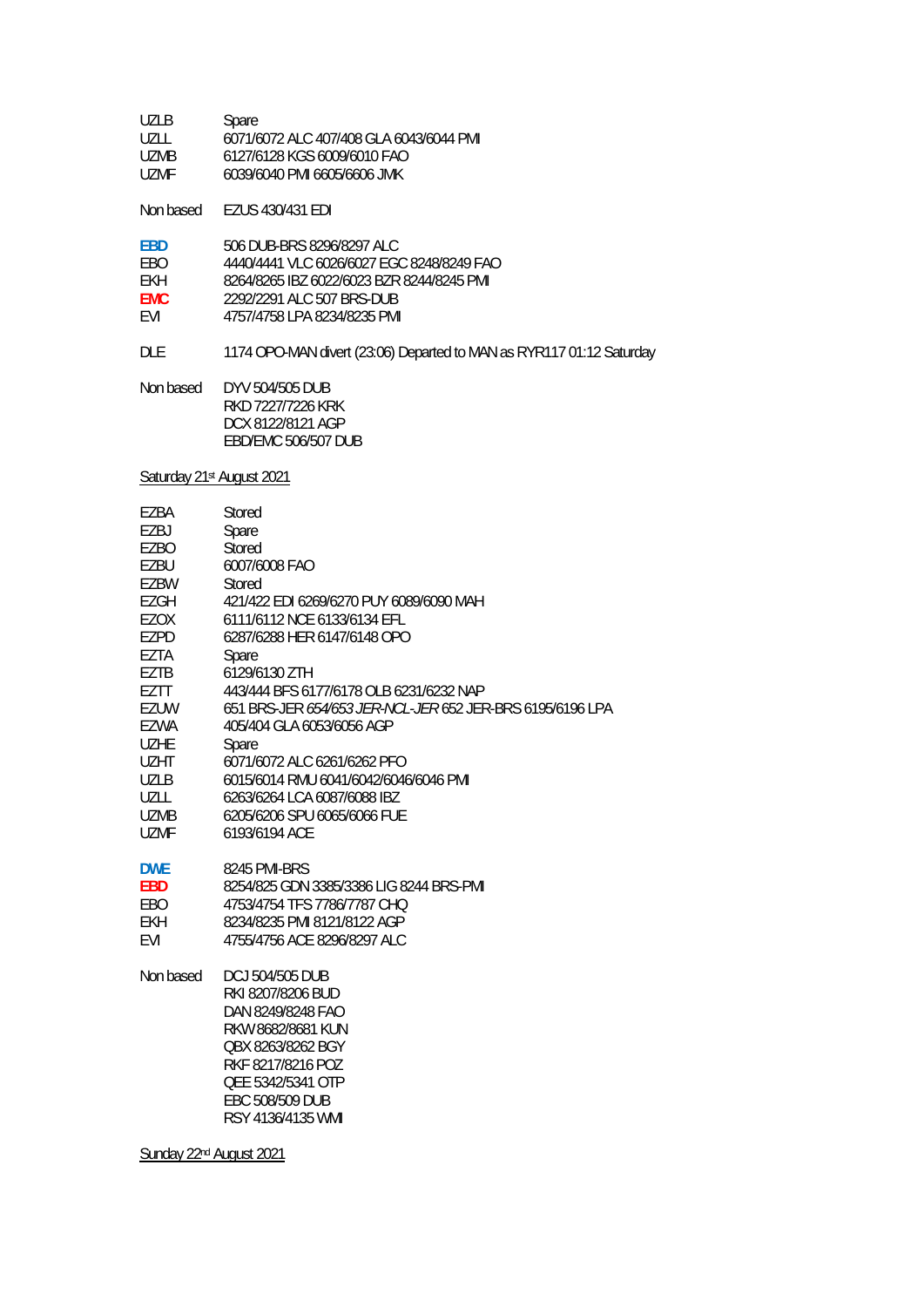| EZBA        | Stored                                    |
|-------------|-------------------------------------------|
| EZBJ        | 6241/6242 BIO 427/428 FDI 570/569 NCL     |
| EZBO        | Stored                                    |
| F7BU        | Spare                                     |
| <b>EZBW</b> | Stored                                    |
| F7GH        | 6015/6014 RMU                             |
| <b>EZOX</b> | 6091 BRS-IB7                              |
| F7PD        | Spare                                     |
| F7TA        | 6071/6072 ALC 6167/6168 AMS               |
| EZTB        | 6041/6042 PMI                             |
| EZTT        | 6289/6290 PVK                             |
| F7UW        | 6253/6254 LIS 401/402 GLA 397/398 ABZ     |
| F7WA        | 6205/6206 SPU 445/446/447/448 BFS         |
| F7W7        | 6092 IBZ-BRS 393/394 INV 6035/6036 MAD    |
| UZHF        | 566/565 NCL 6009/6010 FAO                 |
| UZHT.       | 6039/6040 PMI 425/426 FDI                 |
| U71 B       | 6299/6300 GIB 6251/6252 DBV 449/450 BES   |
| UZLL        | 6095/6096 TFS 405/406/407/408 GLA         |
| <b>UZMB</b> | 6012/6013 RHO 6061/6062 ATH               |
| UZMF        | 6051/6052 AGP 6211/6212 CEU               |
| Non based   | EZTD 430/431 EDI                          |
| <b>DWF</b>  | 8121/8122 AGP 9336/9335 GRO               |
| <b>FBO</b>  | 8244/8245 PMI 2292 BRS-ALC                |
| FKH         | 8212/8213 WRO 6022/6023 BZR 8296/8297 ALC |
| <b>FKM</b>  | 2291 ALC-BRS                              |
| FVI         | 7226/7227 KRK 8202/8203 NOC 8248/8249 FAO |
|             |                                           |

Non based QCR 4573/4574 MXP DYV 506/507 DUB DWF 508/509 DUB

Monday 23rd August 2021

| EZBA        | Stored                                              |
|-------------|-----------------------------------------------------|
| EZBJ        | 6173/6174 CTA 457/458 IOM                           |
| F7BO        | Stored                                              |
| EZBU        | 566/565 NCL 423/424 EDI                             |
| EZBW        | Stored                                              |
| EZGH        | Spare                                               |
| EZPD        | 401/402 GLA 6025/6026 BCN 407/408 GLA 6087/6088 IBZ |
| EZTA        | 403/404 GLA                                         |
| EZTB        | Spare                                               |
| EZTT        | 6015/6014 RMU 6017/6018 MLA                         |
| EZUW        | 6245/6246 FNC 570/569 NCL                           |
| EZWA        | 443/444 BFS 6071/6072 ALC 447/448 BFS 6043/6044 PMI |
| EZWZ        | 421/422 EDI 6041/6042 PMI 397/398 ABZ               |
| <b>UZHE</b> | 6051/6052 AGP                                       |
| <b>UZHT</b> | 445/446 BFS 393/394 INV 6009/6010 FAO               |
| <b>UZLB</b> | Spare                                               |
| UZLL        | 6261/6262 PFO                                       |
| UZMB        | 6601/6602 JTR                                       |
| <b>UZMF</b> | 6127/6128 KGS 6195/6196 LPA                         |
| Non based   | LOO 6110/6109 NCE                                   |
|             | EZTD 430/431 EDI                                    |
| <b>DWF</b>  | 7226/7227 KRK 6026/6027 EGC 8296/8297 ALC           |
| EKH         | 4440/4441 VLC 6022/6023 BZR 8244/8245 PMI           |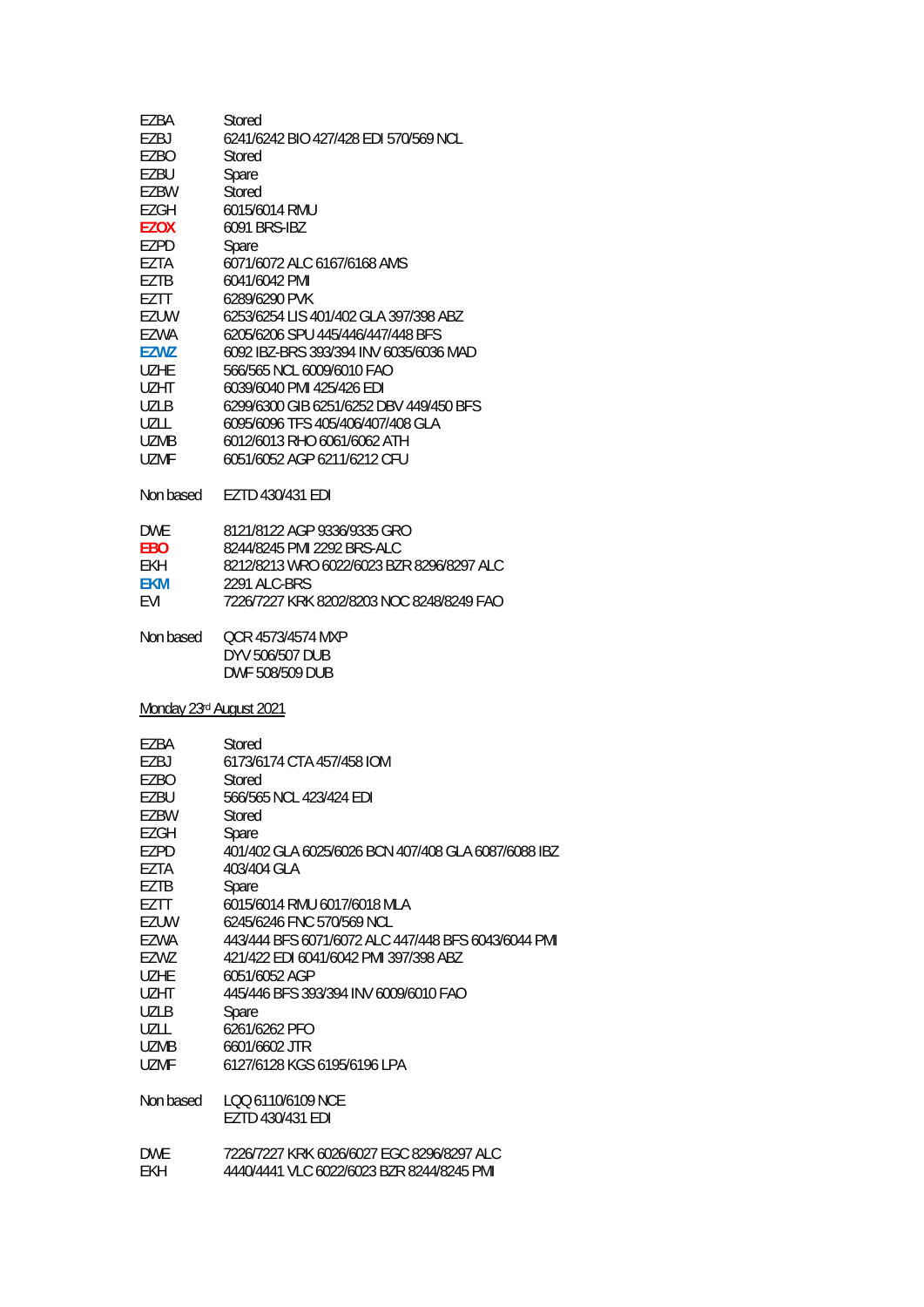| FKM        | 4135/4136 WMI 8248/8249 FAO |
|------------|-----------------------------|
| <b>FVI</b> | 4757/4758 LPA 8264/8265 IBZ |

| Non based | DWR 2291/2292 ALC |
|-----------|-------------------|
|           | EBP 8122/8121 AGP |
|           | DWC 506/507 DUB   |

Tuesday 24<sup>th</sup> August 2021

| EZBA        | Stored                                                    |
|-------------|-----------------------------------------------------------|
| EZBJ        | 421/422 EDI 393/394 INV 427/428 EDI 6147/6148 OPO         |
| <b>EZBO</b> | <b>Stored</b>                                             |
| EZBU        | Spare                                                     |
| EZBW        | Stored                                                    |
| <b>EZGH</b> | 6189/6190 PSA                                             |
| EZPD        | 6269/6270 PUY                                             |
| EZTA        | Spare                                                     |
| EZTB        | 6299/6300 GIB                                             |
| EZTT        | 443/444 BFS 6071/6072 ALC 6041/6042 PMI                   |
| <b>EZUW</b> | 401/402 GLA 570/569 NCL                                   |
|             |                                                           |
| EZWA        | Spare                                                     |
| EZWZ        | 6231/6232 NAP 405/406 GLA                                 |
| <b>UZHE</b> | 6095/6096 TFS 447/448 BFS                                 |
| <b>UZHT</b> | 6051 BRS-AGP                                              |
| <b>UZHU</b> | 6052 AGP-BRS 6089/6090 MAH                                |
| <b>UZLB</b> | 6205/6206 SPU 651 BRS-JER 654/653 JER-NCL-JER 652 JER-BRS |
| <b>UZLL</b> | 6193/6194 ACE                                             |
| <b>UZMB</b> | 6039/6040 PMI 6007/6008 FAO                               |
| <b>UZMF</b> | 6263/6264 LCA                                             |
| <b>DWE</b>  | 5341/5342 OTP 3385/3386 LIG                               |
| <b>EKH</b>  | 4755/4756 ACE 8248/8249 FAO                               |
| EKM         | 4753/4754 TFS                                             |
| EVI         | 8234/8235 PMI 8206/8207 POZ                               |
| Non based   | RKG 8217/8216 POZ                                         |
|             | DYY 8122/8121 AGP                                         |
|             | VUC 8263/8262 BGY                                         |
|             | DWO 8245/8244 PMI                                         |
|             | EXF 506/507 DUB                                           |
|             | GXJ 8297/8296 ALC                                         |
|             | RSE 8682/8681 KUN                                         |
|             | RKQ 4136/4135 WMI                                         |
|             |                                                           |
|             | Wednesday 25th August 2021                                |
| EZBA        | Stored                                                    |
| EZBJ        | Spare                                                     |
| <b>EZBO</b> | Stored                                                    |
| EZBU        | 393/394 INV                                               |
| <b>EZBW</b> | Stored                                                    |
| <b>EZGH</b> | 6015/6014 RMU                                             |
| <b>EZPD</b> | 443/444 BFS 6071/6072 ALC 6061/6062 ATH                   |
| EZTA        | 6053/6056 AGP 427/428 EDI 570/569 NCL                     |
| <b>EZTB</b> | 6211/6212 CFU 449/450 BFS                                 |
| EZTT        | 421/422 EDI 6009/6010 FAO                                 |
| EZUW        | 6012/6013 RHO 397/398 ABZ                                 |
| EZWA        | 401/402 GLA 6087/6088 IBZ 6133/6134 EFL                   |
| EZWZ        | Spare                                                     |
|             |                                                           |

| UZHE | 6289/6290 PVK |
|------|---------------|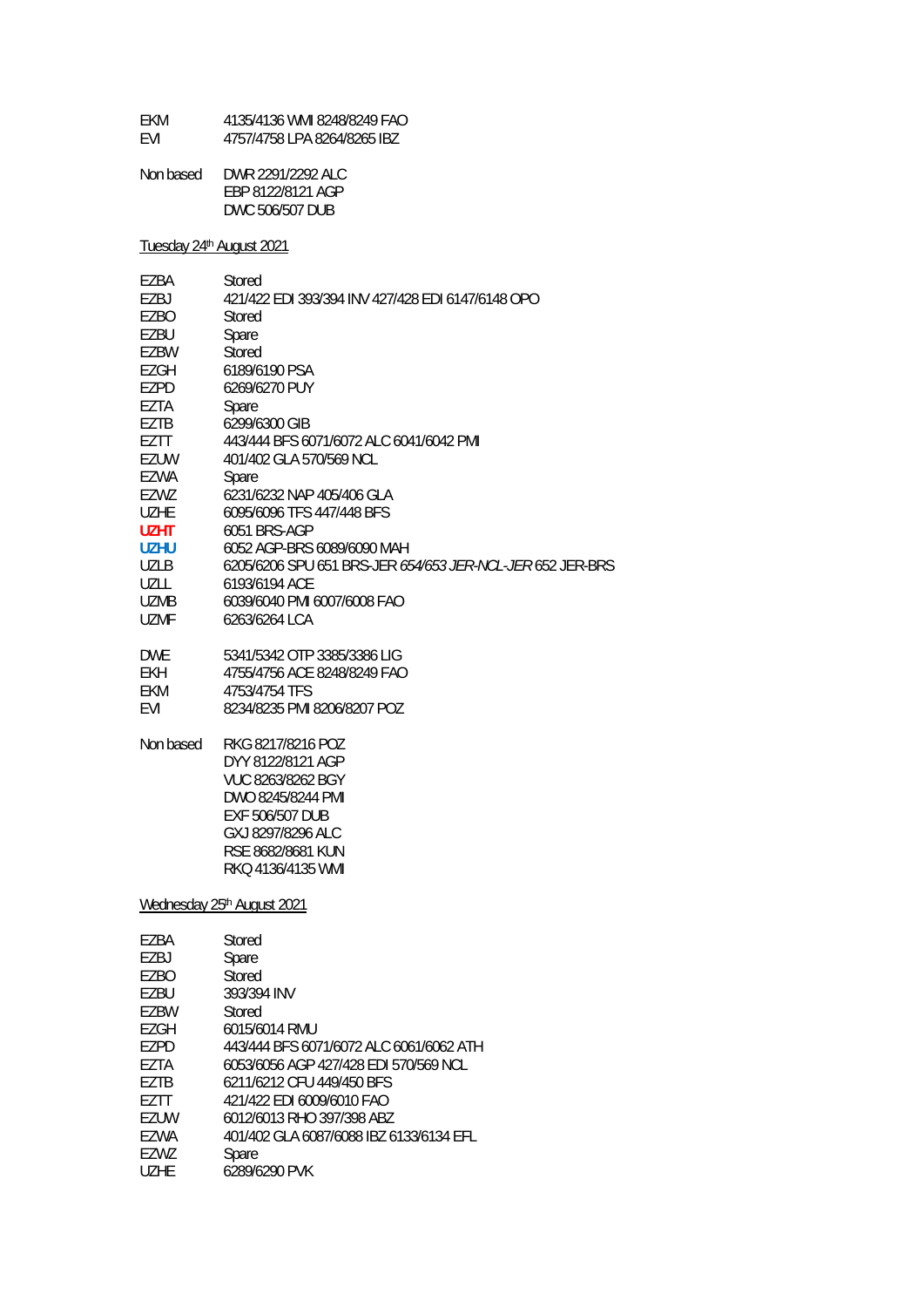| UZHU                                | 6065/6066 FUE 405/406 GLA 6045/6046 PMI                   |
|-------------------------------------|-----------------------------------------------------------|
| UZLB                                | 6251/6252 DBV 6261/6262 PFO                               |
| UZLL                                | Spare                                                     |
| UZMB                                | 6039/6040 PMI 6287/6288 HER                               |
| UZMF                                | 6129/6130 ZTH                                             |
| <b>DWE</b>                          | 8212/8213 WRO 9336/9335 GRO 8296/8297 ALC                 |
| <b>EKH</b>                          | 8254/8255 GDN 8202/8203 NOC 7786/7787 CHQ                 |
| EKM                                 | 8121/8122 AGP 8248/8249 FAO                               |
| EMI                                 | 50 STN-BRS 8264/8265 IBZ                                  |
| <b>FVI</b>                          | 5341/5342 OTP                                             |
| Non based                           | DYN 8245/8244 PMI<br>DWR 2291/2292 ALC<br>DPI 506/507 DUB |
|                                     | Thursday 26th August 2021                                 |
| EZBA                                | Stored                                                    |
| EZBJ                                | 421/422 EDI                                               |
| EZBO                                | Stored                                                    |
| EZBU                                | 407/408 GLA                                               |
| EZBW                                | Stored                                                    |
| EZGH                                | 6241/6242 BIO 6147/6148 OPO                               |
| EZPD                                | 6015/6014 RMU 405/406 GLA 449/450 BFS                     |
| EZTA                                | 401/402 GLA 6041/6042 PMI 6089/6090 MAH                   |
| <b>EZTB</b>                         | 6205/6206 SPU 568/567 NCL 6009/6010 FAO                   |
| EZTT                                | 393/394 INV                                               |
| EZUW                                | 443/444 BFS 6071/6072 ALC                                 |
| <b>EZWA</b>                         | Spare                                                     |
| EZWZ                                | 6299/6300 GIB 447/448 BFS 570/569 NCL                     |
| <b>UZHE</b>                         | Spare                                                     |
| <b>UZHU</b>                         | 6051/6052 AGP 427/428/429/432 EDI                         |
| UZLB                                | Spare                                                     |
| UZLL                                | 6039/6040 PMI 651 BRS-JER 654/653 JER-NCL-JER 652 JER-BRS |
| UZMB                                | 6245/6246 FNC                                             |
| UZMF                                | 6095/6096 TFS                                             |
| Non based                           | EZRZ 430/431 EDI                                          |
| <b>DWE</b>                          | 8248/8249 FAO 8296/8297 ALC                               |
| EKH.                                | 4755/4756 ACE 8244/8245 PMI                               |
| EKM                                 | 4753/4754 TFS 7226/7227 KRK                               |
| EMI                                 | 8681/8682 KUN 8121/8122 AGP                               |
| EVI                                 | 590 BRS-STN                                               |
| Non based                           | DHF 504/505 DUB<br>DCK 2291/2292 ALC                      |
| Friday 27 <sup>th</sup> August 2021 |                                                           |
| EZBA                                | Stored                                                    |
| EZBJ                                | 421/422 EDI 6167/6168 AMS 409/410 GLA                     |
| EZBO                                | Stored                                                    |

- EZBU 443/444 BFS 457/458 IOM 6029/6030 BCN<br>EZBW Stored
- EZBW Stored<br>EZGH Spare
- EZGH<br>EZPD EZPD 403/406 GLA 447/448 BFS 570/569 NCL<br>EZTA 6253/6254 LIS 568/567 NCL
- 
- EZTA 6253/6254 LIS 568/567 NCL<br>EZTB 6051/6052 AGP 393/394 INV EZTB 6051/6052 AGP 393/394 INV 397/398 ABZ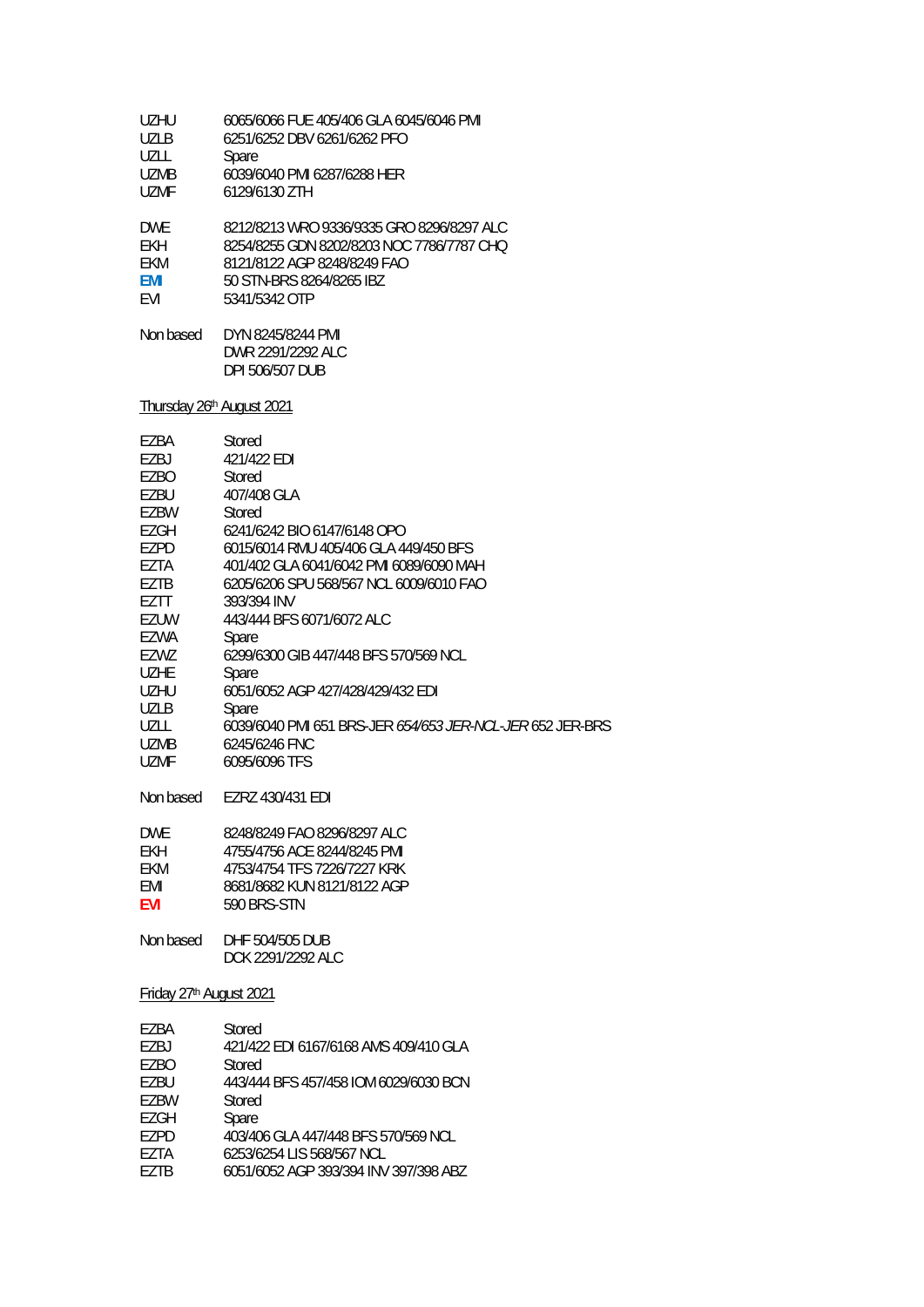| F7TT              | 6071/6072 ALC               |
|-------------------|-----------------------------|
| EZUW              | Spare                       |
| F7WA              | 407/408 GLA 6043/6044 PMI   |
| F7W7              | 425/426/429/432 EDI         |
| U <sub>7</sub> HF | 6189/6190 PSA 6035/6036 MAD |
| UZHU              | 6017/6018 MLA 6211/6212 CFU |
| <b>UZLB</b>       | 6095/6096 TFS 449/450 BFS   |
| UZLL              | Spare                       |
| <b>UZMB</b>       | 6127/6128 KGS 6009/6010 FAO |
| <b>UZMF</b>       | 6039/6040 PMI 6605/6606 JMK |
|                   |                             |
| Non based         | EZTD 430/431 EDI            |

| <b>DWF</b> | 2292/2291 ALC 6026/6027 EGC 8296/8297 ALC |
|------------|-------------------------------------------|
| FKH.       | 8264/8265 IBZ 8248/8249 FAO               |
| FKM.       | 4440/4441 VLC 6022/6023 BZR 8244/8245 PML |
| FMI        | 4757/4758 LPA 8234/8235 PML               |

| Non based | DYV 504/505 DUB   |
|-----------|-------------------|
|           | DLY 8122/8121 AGP |
|           | DHP 508/509 DUB   |

# Saturday 28<sup>th</sup> August 2021

| EZBA        | Stored                                                    |
|-------------|-----------------------------------------------------------|
| EZBJ        | Spare                                                     |
| EZBO        | Stored                                                    |
| EZBU        | 6007/6008 FAO                                             |
| EZBW        | Stored                                                    |
| <b>EZGH</b> | 421/422 EDI 6269/6270 PUY 6147/6148 OPO                   |
| EZPD        | 6015/6014 RMU 6053/6056 AGP 6087/6088 IBZ                 |
| EZTA        | Spare                                                     |
| EZTB        | 651 BRS-JER 654/653 JER-NCL-JER 652 JER-BRS 6195/6196 LPA |
| EZTT        | 405/404 GLA 6041/6042 PMI 6045/6046 PMI                   |
| <b>EZUW</b> | 443/444 BFS 6177/6178 OLB 6231/6232 NAP                   |
| EZWA        | 6287/6288 HER 6089/6090 MAH                               |
| EZWZ        | 6133/6134 EFL                                             |
| <b>UZHE</b> | 6111/6112 NCE                                             |
| <b>UZHU</b> | 6129/6130 ZTH                                             |
| <b>UZLB</b> | 6071/6072 ALC 6261/6262 PFO                               |
| UZLL        | 6263/6264 LCA                                             |
| UZMB        | 6193/6194 ACE                                             |
| <b>UZMF</b> | 6205/6206 SPU 6065/6066 FUE                               |
| <b>DWE</b>  | 8234/8235 PMI 8121/8122 AGP                               |
| <b>EKH</b>  | 8254/8255 GDN 3385/3386 LIG 8244/8245 PMI                 |
| <b>EKM</b>  | 4755/4756 ACE 8296/8297 ALC                               |
| EMI         | 4753 BRS-TFS                                              |
| <b>EVK</b>  | 4754 TFS-BRS 7786/7787 CHO                                |
| Non based   | DHD 504/505 DUB                                           |
|             | RKE 8207/8206 BUD                                         |
|             | DPH 8249/8248 FAO                                         |
|             | RKW 8682/8681 KUN                                         |
|             | OBS 8263/8262 BGY                                         |
|             | RKU 8217/8216 POZ                                         |
|             | QEE 5342/5341 OTP                                         |
|             | DHO 508/509 DUB                                           |
|             | RSH 4136/4135 WMI                                         |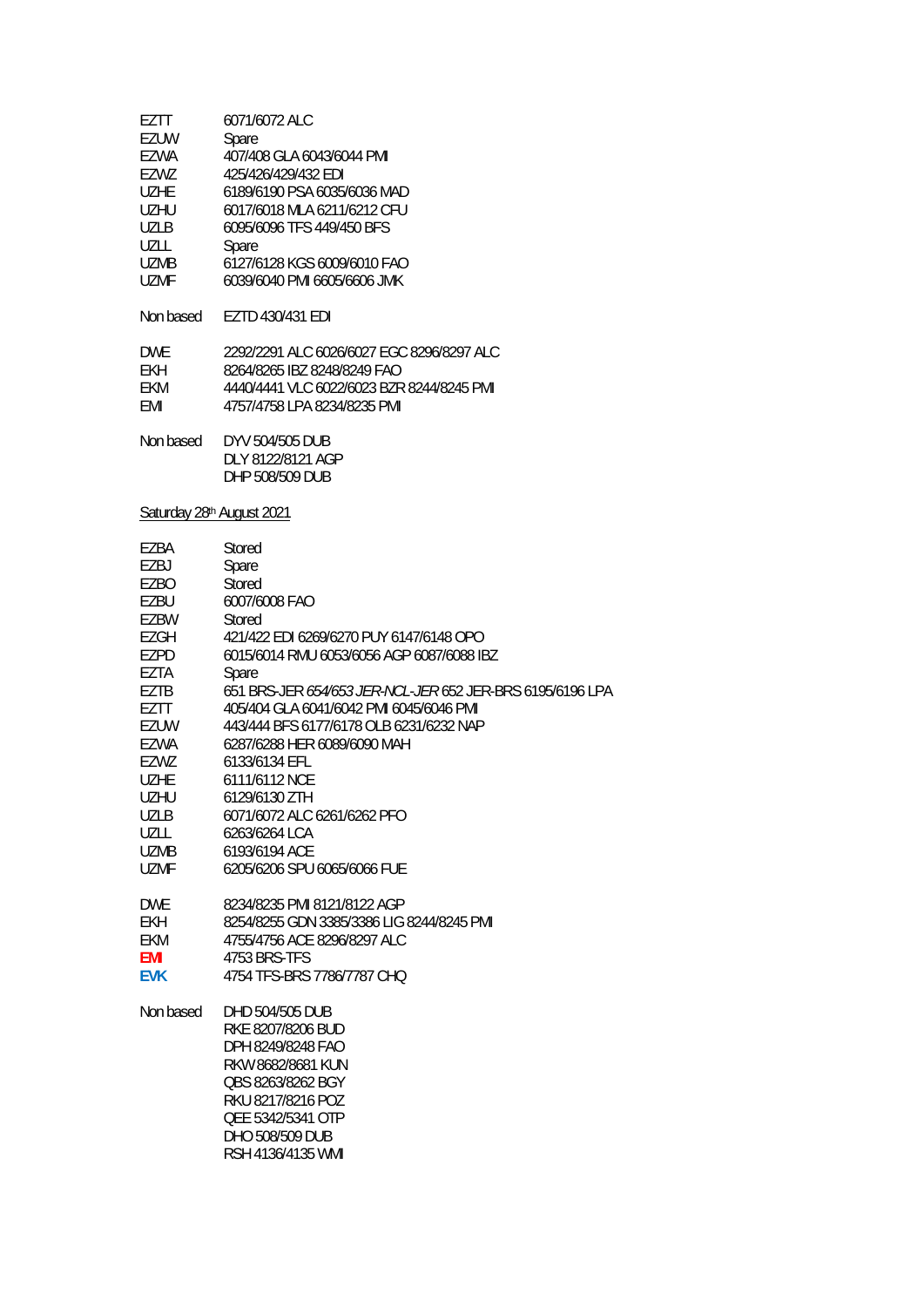# Sunday 29th August 2021

| EZBA                                | Stored                                                  |
|-------------------------------------|---------------------------------------------------------|
| EZBJ                                | Spare                                                   |
| EZBO                                | <b>Stored</b>                                           |
| EZBU                                | 6241/6242 BIO 427/428 EDI 570/569 NCL                   |
| EZBW                                | Stored                                                  |
| EZGH                                | 6015/6014 RMU 6029/6030 BCN                             |
| <b>EZPD</b>                         | 6091 BRS-IBZ                                            |
| EZTA                                | 6299/6300 GIB 6251/6252 DBV 449/450 BFS                 |
| EZTB                                | 6095/6096 TFS 447/448 BFS                               |
| EZTT                                | 6289/6290 PVK 566/565 NCL 6009/6010 FAO                 |
| <b>EZTX</b>                         | 6092 IBZ-BRS 6041/6042 PMI                              |
| <b>EZUW</b>                         | Spare                                                   |
| EZWA                                | 6205/6206 SPU 445/446 BFS 6167/6168 AMS                 |
| EZWZ                                | 6253/6254 LIS 401/402 GLA                               |
| <b>UZHE</b>                         | 405/406/407/408 GLA                                     |
| <b>UZHU</b>                         | Spare                                                   |
| <b>UZLB</b>                         | 6071/6072 ALC 393/394 INV 6035/6036 MAD                 |
| UZLL                                | 6039/6040 PMI 425/426 EDI 397/398 ABZ                   |
| <b>UZMB</b>                         | 6051/6052 AGP 6211/6212 CFU                             |
| <b>UZMF</b>                         | 6012/6013 RHO 6061/6062 ATH                             |
| Non based                           | UZHJ 430/431 EDI                                        |
| <b>DWE</b>                          | 8121/8122 AGP 9336/9335 GRO                             |
| <b>EKH</b>                          | 7226/7227 KRK 8202/8203 NOC 8248/8249 FAO               |
| EKM                                 | 8244/8245 PMI 2292/2291 ALC                             |
| <b>EVK</b>                          | 8212/8213 WRO 6022/6023 BZR 8296/8297 ALC               |
| Non based                           | QBJ 4573/4574 MXP<br>DHF 506/507 DUB<br>ENC 508/509 DUB |
| Sunday 30 <sup>th</sup> August 2021 |                                                         |
| EZBA                                | Stored                                                  |
| EZBJ                                | 423/424 EDI                                             |
| EZBO                                | Stored                                                  |
| EZBU                                | 6173/6174 CTA                                           |
| EZBW                                | Stored                                                  |
| <b>EZDJ</b>                         | 565 NCL-BRS 457/458 IOM                                 |
| <b>EZGH</b>                         | 566 BRS-NCL                                             |
| EZTA                                | 6205/6206 SPU 407/408 GLA 6087/6088 IBZ                 |
| EZTB                                | 403/404 GLA                                             |
| EZTT                                | 445/446 BFS 393/394 INV                                 |
| <b>EZTX</b>                         | Spare                                                   |
| EZUW                                | 421/422 EDI 6041/6042 PMI 397/398 ABZ                   |
| EZWA                                | 443/444 BFS 6071/6072 ALC 447/448 BFS 6043/6044 PMI     |
| EZWZ                                | 6015/6014 RMU 6017/6018 MLA                             |
| <b>UZHE</b>                         | 6261 BRS-PFO                                            |
| <b>UZHH</b>                         | 6052 AGP-BRS 6009/6010 FAO                              |
| <b>UZHU</b>                         | 6245/6246 FNC 570/569 NCL                               |

**UZHZ** 6262 PFO-BRS

UZLB 6051 BRS-AGP

UZLL 401/402 GLA 6025/6026 BCN 6127/6128 KGS 6195/6196 LPA

**UZME** 6602 JTR-BRS

**UZMF** 6601 BRS-JTR